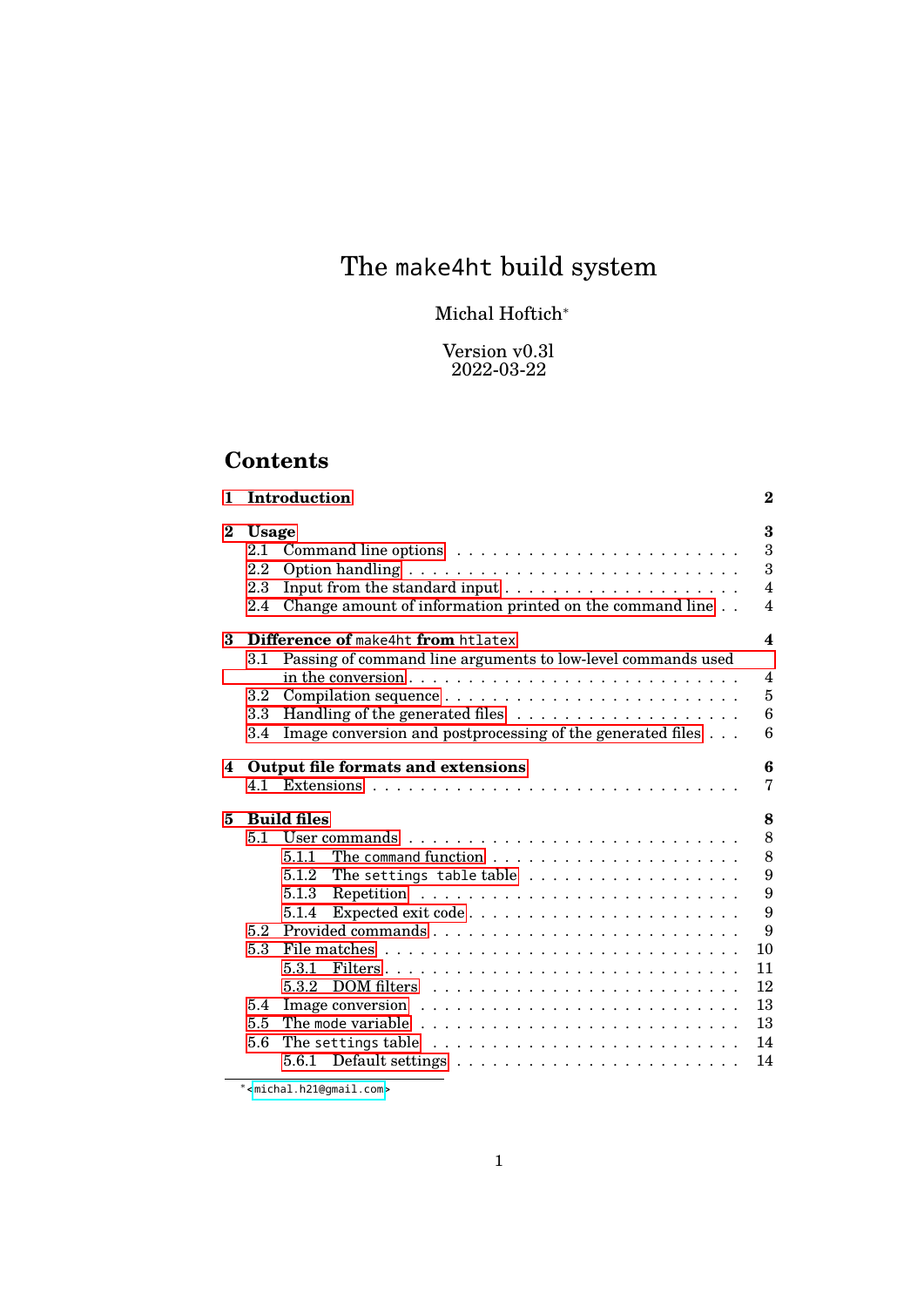| 6                  |         | make4ht configuration file                                                   | 15 |  |  |
|--------------------|---------|------------------------------------------------------------------------------|----|--|--|
|                    | 6.1     |                                                                              | 15 |  |  |
|                    | 6.2     |                                                                              | 15 |  |  |
|                    | 6.3     |                                                                              | 16 |  |  |
| 7                  |         | List of available settings for filters and extensions.                       | 16 |  |  |
|                    | 7.1     |                                                                              | 16 |  |  |
|                    |         | The xindy command $\ldots \ldots \ldots \ldots \ldots \ldots$<br>7.1.1       | 16 |  |  |
|                    |         | 7.1.2                                                                        | 16 |  |  |
|                    |         |                                                                              | 16 |  |  |
|                    | 7.2     |                                                                              | 16 |  |  |
|                    | 7.3     |                                                                              | 17 |  |  |
|                    | 7.4     |                                                                              | 17 |  |  |
|                    | 7.5     | The joincharacters dom filter $\ldots \ldots \ldots \ldots \ldots \ldots$    | 17 |  |  |
|                    | 7.6     |                                                                              | 18 |  |  |
|                    |         | 7.6.1                                                                        | 18 |  |  |
|                    | 7.7     | The staticsite filter and extension                                          | 18 |  |  |
|                    | 7.8     |                                                                              | 19 |  |  |
|                    | 7.9     | The odttemplate filter and extension $\ldots \ldots \ldots \ldots \ldots$    | 19 |  |  |
|                    |         |                                                                              | 19 |  |  |
|                    |         | 7.11 The make4ht-aeneas-config package $\dots \dots \dots \dots \dots \dots$ | 20 |  |  |
|                    |         |                                                                              | 20 |  |  |
|                    |         | 7.11.2 Additional parameters for the job configuration file $\ldots$         | 20 |  |  |
|                    |         | 7.11.3 Available map options $\ldots \ldots \ldots \ldots \ldots \ldots$     | 21 |  |  |
|                    |         |                                                                              | 21 |  |  |
| 8                  |         | Troubleshooting                                                              | 22 |  |  |
|                    | 8.1     | Incorrect handling of command line arguments for tex4ht, t4ht                |    |  |  |
|                    |         |                                                                              | 22 |  |  |
|                    | 8.2     | Table of Contents points to a wrong destination                              | 22 |  |  |
|                    | 8.3     |                                                                              | 22 |  |  |
|                    | 8.4     | Filenames containing non-ASCII characters                                    | 22 |  |  |
| 9                  | License |                                                                              | 23 |  |  |
| 10 Changelog<br>23 |         |                                                                              |    |  |  |
|                    |         |                                                                              |    |  |  |

# <span id="page-1-0"></span>**1 Introduction**

make4ht is a build system for [TEX4ht,](https://tug.org/tex4ht/) TEX to XML converter. It provides a command line tool that drives the conversion process. It also provides a library that can be used to create customized conversion tools. An example of such a tool is [tex4ebook,](https://github.com/michal-h21/tex4ebook) a tool for conversion from TEX to ePub and other e-book formats.

See section [3](#page-3-2) for some reasons why you should consider to use make4ht instead of htlatex,

section [4](#page-5-2) talks about supported output formats and extensions and section [5](#page-7-0) describes build files, which can be used to execute additional commands or post-process the generated files.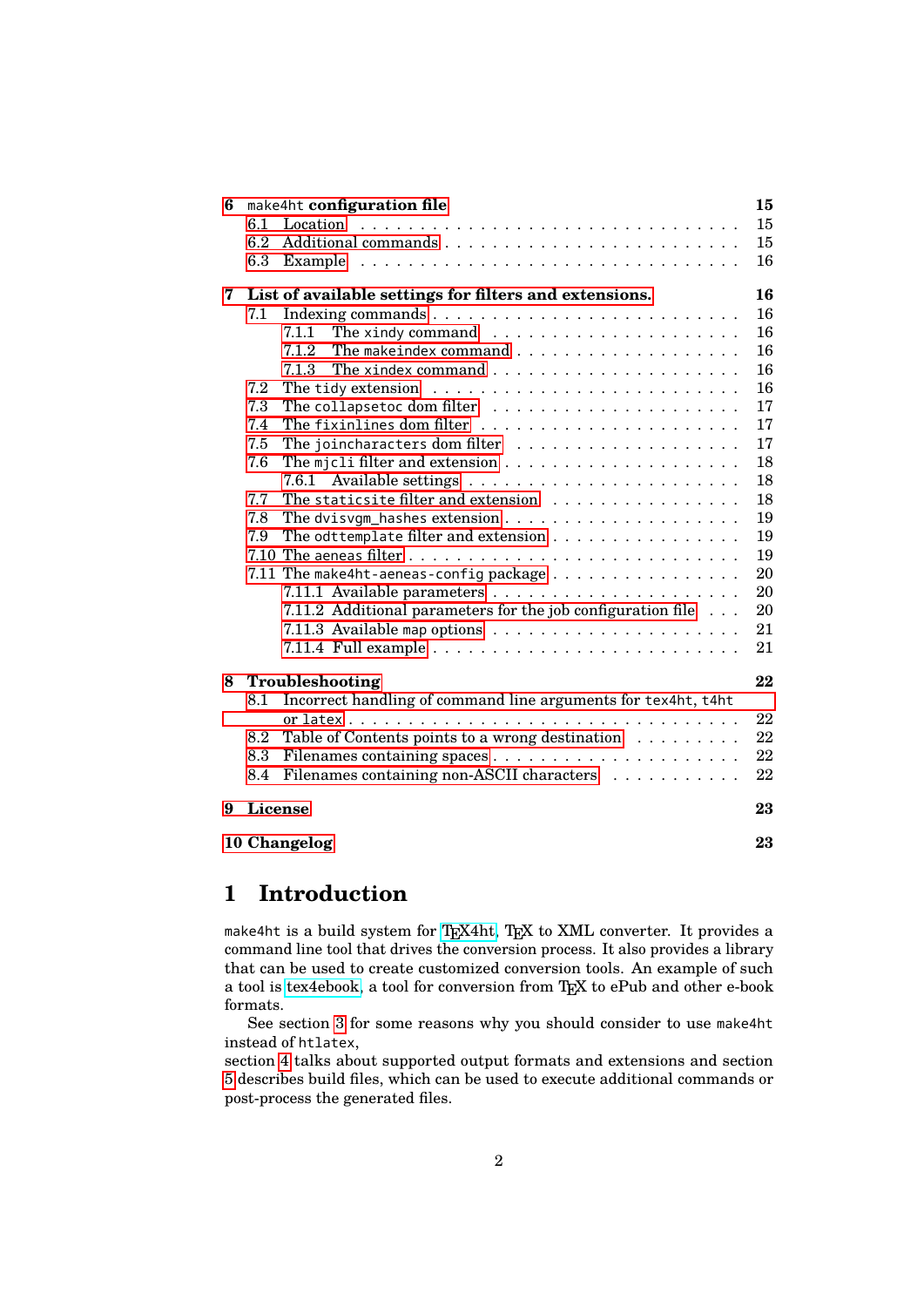# <span id="page-2-0"></span>**2 Usage**

The basic conversion from LATEX to HTML using make4ht can be executed using the following command:

```
$ make4ht filename.tex
```
It will produce a file named filename.html if the compilation goes without fatal errors.

### <span id="page-2-1"></span>**2.1 Command line options**

```
make4ht - build system for TeX4ht
Usage:
make4ht [options] filename ["tex4ht.sty op." "tex4ht op."
     "t4ht op" "latex op"]
-a,--loglevel (default status) Set log level.
           possible values: debug, info, status, warning, error, fatal
-b,--backend (default tex4ht) Backend used for xml generation.
     possible values: tex4ht or lua4ht
-c,--config (default xhtml) Custom config file
-d,--output-dir (default "") Output directory
-e,--build-file (default nil) If the build filename is different
     than `filename`.mk4
-f,--format (default nil) Output file format
-j,--jobname (default nil) Set the jobname
-l,--lua Use lualatex for document compilation
-m,--mode (default default) Switch which can be used in the makefile
-n,--no-tex4ht Disable DVI file processing with tex4ht command
-s,--shell-escape Enables running external programs from LaTeX
-u,--utf8 For output documents in utf8 encoding
-x,--xetex Use xelatex for document compilation
-v,--version Print version number
<filename> (string) Input filename
```
### <span id="page-2-2"></span>**2.2 Option handling**

It is possible to invoke make4ht in the same way as htlatex:

\$ make4ht filename "customcfg, charset=utf-8" "-cunihtf -utf8" "-dfoo"

Note that this will not use make4ht routines for the output directory handling. See section [3.3](#page-5-0) for more information about this issue. To use these routines, change the previous listing to:

```
$ make4ht -d foo filename "customcfg, charset=utf-8" "-cunihtf -utf8"
```
This call has the same effect as the following:

\$ make4ht -u -c customcfg -d foo filename

Output directory does not have to exist, it make4ht creates it automatically. Specified path can be relative to the current directory, or absolute: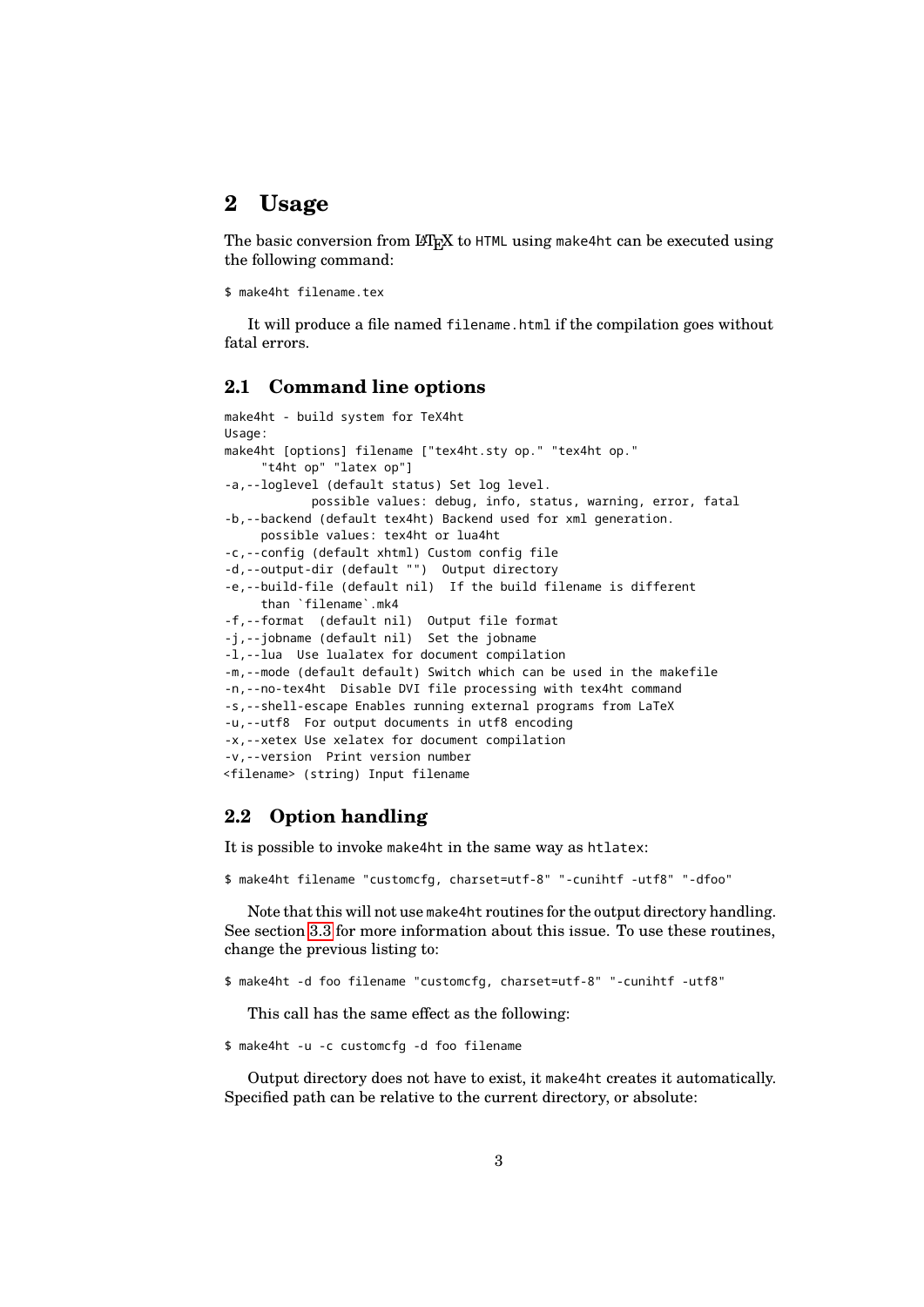```
$ make4ht -d use/current/dir/ filename
$ make4ht -d ../gotoparrentdir filename
$ make4ht -d ~/gotohomedir filename
$ make4ht -d c:\documents\windowspathsareworkingtoo filename
```
The short options that do not take parameters can be collapsed:

```
$ make4ht -ulc customcfg -d foo filename
```
### <span id="page-3-0"></span>**2.3 Input from the standard input**

To pass the output from other commands to make4ht, use the - character as a filename. It is best to use this feature together with the --jobname or -j option.

\$ cat hello.tex | make4ht -j world -

## <span id="page-3-1"></span>**2.4 Change amount of information printed on the command line**

By default, make4ht tries to be quiet, so it hides most of the command line messages and output from the executed commands. It displays status messages, warnings, and errors. The logging level can be selected using the --loglevel or -a options. If the compilation fails, it may be useful to display more information using the info or debug levels.

\$ make4ht -a debug faulty.tex

# <span id="page-3-2"></span>**3 Difference of** make4ht **from** htlatex

TEX4ht system supports several output formats, most notably XHTML, HTML 5 and ODT, but it also supports TEI or Docbook.

The conversion can be invoked using several scripts, which are distributed with T<sub>E</sub>X4ht. They differ in parameters passed to the underlying commands.

These scripts invoke LAT<sub>EX</sub> or Plain T<sub>EX</sub> with special instructions to load the tex4ht.sty package. The TFX run produces a special DVI file that contains the code for the desired output format. The produced DVI file is then processed using the tex4ht command, which in conjunction with the t4ht command produces the desired output files.

## <span id="page-3-3"></span>**3.1 Passing of command line arguments to low-level commands used in the conversion**

The basic conversion script provided by T<sub>E</sub>X4ht system is named htlatex. It compiles LAT<sub>E</sub>X files to HTML with this command sequence:

```
$ latex $latex_options 'code for loading tex4ht.sty \input{filename}'
$ latex $latex_options 'code for loading tex4ht.sty \input{filename}'
$ latex $latex_options 'code for loading tex4ht.sty \input{filename}'
$ tex4ht $tex4ht_options filename
$ t4ht $t4ht_options filename
```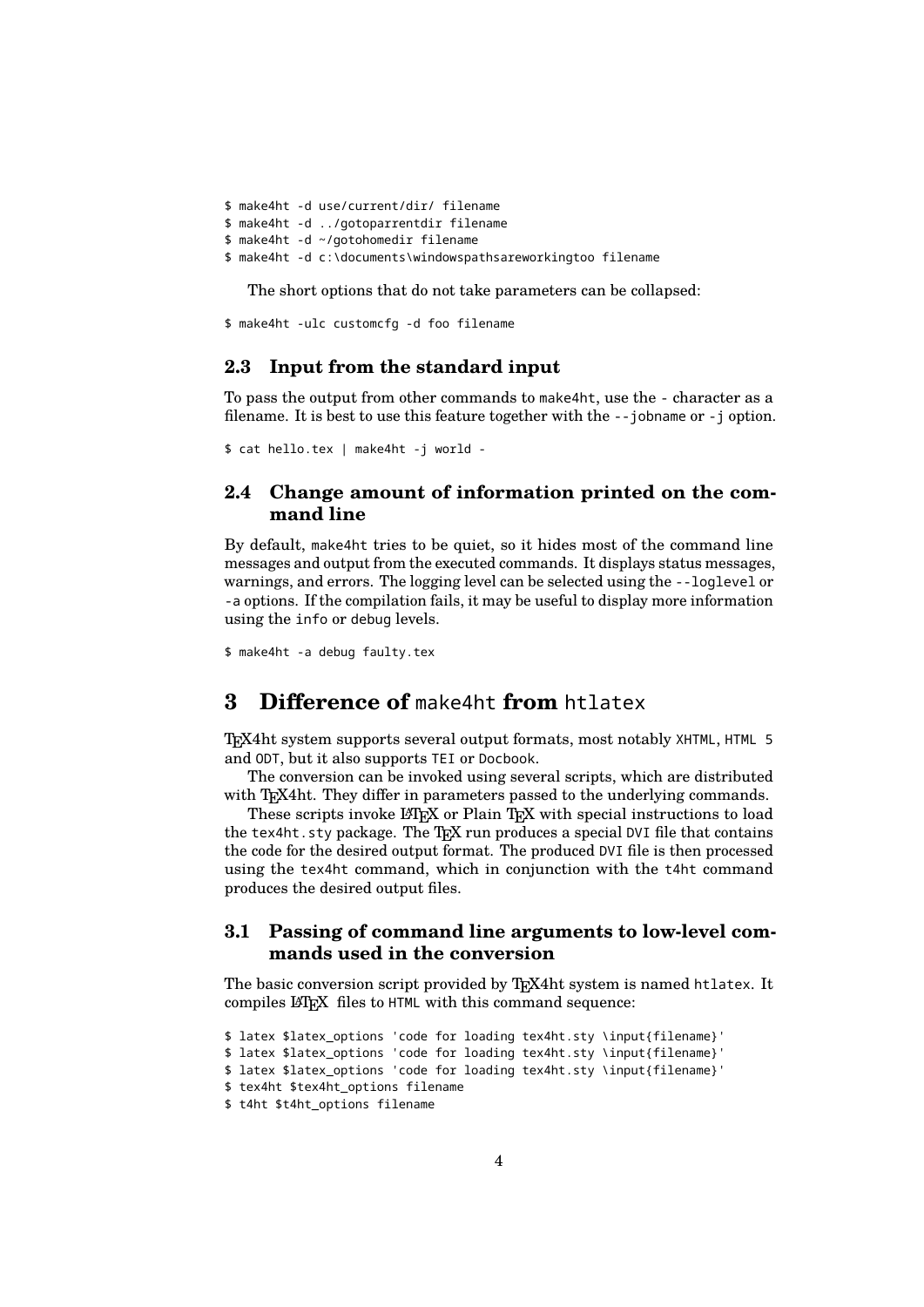The options for various parts of the system can be passed on the command line:

\$ htlatex filename "tex4ht.sty options" "tex4ht\_options" "t4ht\_options" "latex\_options"

For basic HTML conversion it is possible to use the most basic invocation:

\$ htlatex filename.tex

It can be much more involved for the HTML 5 output in UTF-8 encoding:

\$ htlatex filename.tex "xhtml,html5,charset=utf-8" " -cmozhtf -utf8"

make4ht can simplify it:

\$ make4ht -u filename.tex

The -u option requires the UTF-8 encoding. HTML 5 is used as the default output format by make4ht.

More information about the command line arguments can be found in section [2.1.](#page-2-1)

### <span id="page-4-0"></span>**3.2 Compilation sequence**

htlatex has a fixed compilation order and a hard-coded number of LATEX invocations.

It is not possible to execute additional commands during the compilation. When we want to run a program that interacts with LATEX, such as Makeindex or Bibtex, we have two options. The first option is to create a new script based on htlatex and add the wanted commands to the modified script. The second option is to execute htlatex, then the additional and then htlatex again. The second option means that LATEX will be invoked six times, as each call to htlatex executes three calls to LAT<sub>E</sub>X. This can lead to significantly long compilation times.

make4ht provides a solution for this issue using a build file, or extensions. These can be used for interaction with external tools.

make4ht also provides compilation modes, which enables to select commands that should be executed using a command line option.

There is a built-in draft mode, which invokes LATEX only once, instead of the default three invocations. It is useful for the compilations of the document before its final stage, when it is not important that all cross-references work. It can save quite a lot of the compilation time:

```
$ make4ht -um draft filename.tex
```
Another buil-in mode is clean. It executes the Make:clean() command to remove all generated and temporary files from the current directory. No LATEX compilation happens in this mode.

It should be used in this way:

- # copy generated files to a direcory
- \$ make4ht -d outdir filename.tex
- # remove all generated files in the current dir
- # the -a info option will print files that are removed
- \$ make4ht -m clean -a info filename.tex

More information about the build files can be found in section [5.](#page-7-0)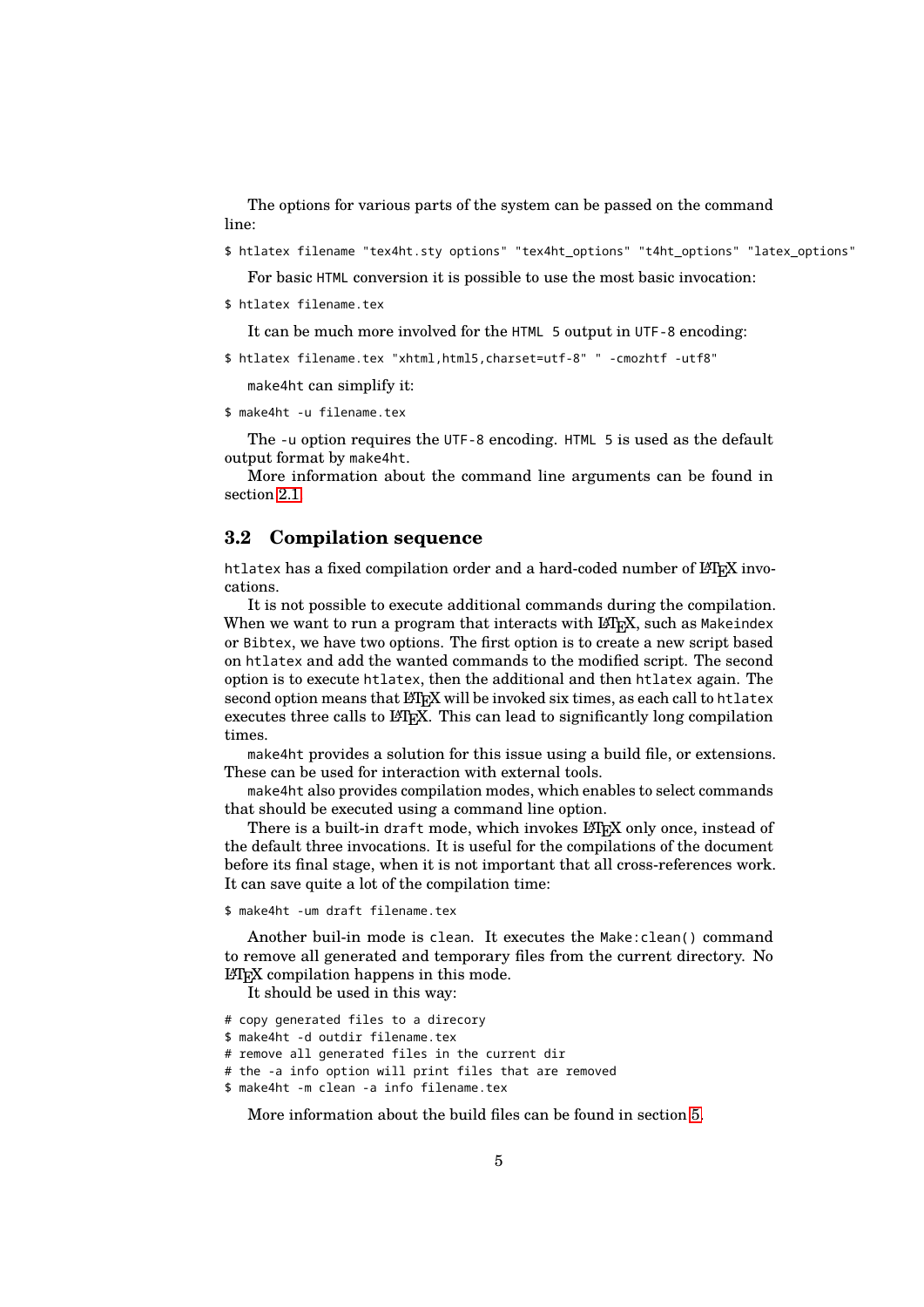### <span id="page-5-0"></span>**3.3 Handling of the generated files**

There are also issues with the behavior of the t4ht application. It reads the .lg file generated by the tex4ht command. This file contains information about the generated files, CSS instructions, calls to the external applications, instructions for image conversions, etc.

t4ht can be instructed to copy the generated files to an output directory, but it doesn't preserve the directory structure. When the images are placed in a

subdirectory, they will be copied to the output directory, losing the directory structure. Links will be pointing to a non-existing subdirectory. The following command should copy all output files to the correct destinations.

\$ make4ht -d outputdir filename.tex

### <span id="page-5-1"></span>**3.4 Image conversion and postprocessing of the generated files**

TEX4ht can convert parts of the document to images. This is useful for diagrams or complicated math, for example.

By default, the image conversion is configured in a [.env](https://www.tug.org/applications/tex4ht/mn34.html#mn35.html) file. It has a bit of strange syntax, with operating system dependent rules. make4ht provides simpler means for the image conversion in the build files. It is possible to change the image conversion parameters without a need to modify the .env file. The process is described in section [5.4.](#page-12-0)

It is also possible to post-process the generated output files. The postprocessing can be done either using external programs such as XSLT processors and HTML Tidy or using Lua functions. More information can be found in section [5.3.](#page-9-0)

# <span id="page-5-2"></span>**4 Output file formats and extensions**

The default output format used by make4ht is html5. A different format can be requested using the --format option. Supported formats are:

- xhtml
- html5
- odt
- tei
- docbook

The --format option can be also used for extension loading.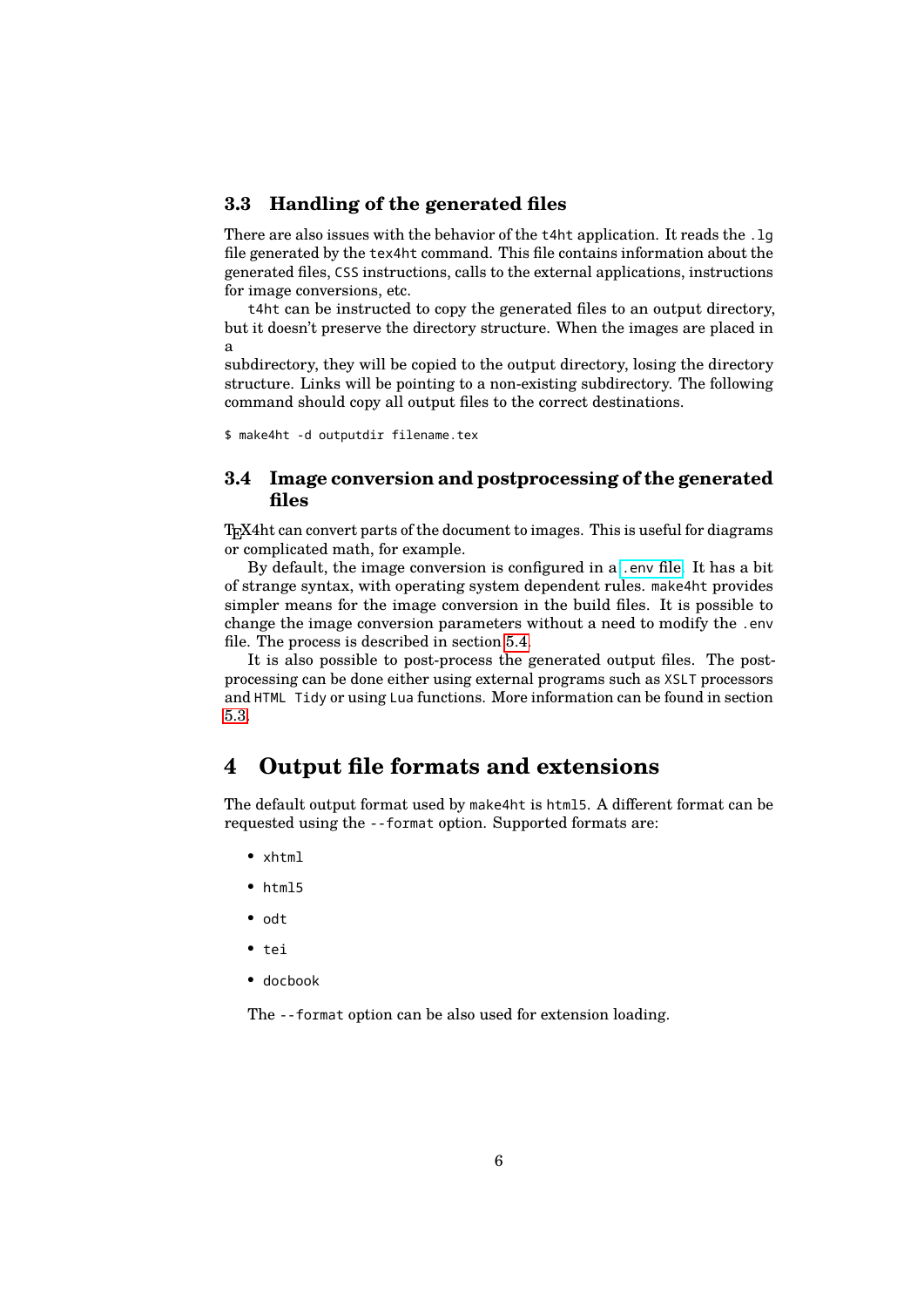#### <span id="page-6-0"></span>**4.1 Extensions**

Extensions can be used to modify the build process without the need to use a build file. They may post-process the output files or request additional commands for the compilation.

The extensions can be enabled or disabled by appending +EXTENSION or -EXTENSION after the output format name:

\$ make4ht -uf html5+tidy filename.tex

Available extensions:

- **common filters** clean the output HTML files using filters.
- **common\_domfilters** clean the HTML file using DOM filters. It is more powerful than common\_filters. Used DOM filters are fixinlines, idcolons, joincharacters, sectionid and tablerows.
- **detect\_engine** detect engine and format necessary for the document compilation from the magic comments supported by LATEX editors such as TeXShop or TeXWorks. Add something like the following line at the beginning of the main T<sub>E</sub>X file:

%!TEX TS-program = xelatex

It supports also Plain T<sub>E</sub>X, use for example tex or luatex as the program name.

- **dvisvgm\_hashes** efficient generation of SVG pictures using Dvisvgm. It can utilize multiple processor cores and generates only changed images.
- **join\_colors** load the joincolors domfilter for all HTML files.

latexmk\_build use [Latexmk](https://ctan.org/pkg/latexmk?lang=en) for the LAT<sub>EX</sub> compilation.

- **mathjaxnode** (**deprecated**, use mjcli extension instead) Old information: use [mathjax-node-page](https://github.com/pkra/mathjax-node-page/) to convert from MathML code to HTML + CSS or SVG. See [the available settings.](#page-16-3)
- **mjcli** use [mjcli](https://github.com/michal-h21/mjcli) to convert math in MathML or LATEX format to plain HTML + CSS. MathML is used by default. If you want to use LAT<sub>EX</sub> math, add "mathjax" option on the command line (like make4ht -f html5+mjcli filename.tex "mathjax"). See [the available settings.](#page-16-3)
- **odttemplate** it automatically loads the odttemplate filter (page [11\)](#page-10-0).
- **preprocess\_input** compilation of the formats supported by [Knitr](https://yihui.name/knitr/) (.Rnw, .Rtex, .Rmd, .Rrst) and also Markdown and reStructuredText formats. It requires [R](https://www.r-project.org/)+ [Knitr](https://yihui.name/knitr/) installation, it requires also [Pandoc](https://pandoc.org/) for formats based on Markdown or reStructuredText.
- **staticsite** build the document in a form suitable for static site generators like [Jekyll.](https://jekyllrb.com/)
- **tidy** clean the HTML files using the tidy command.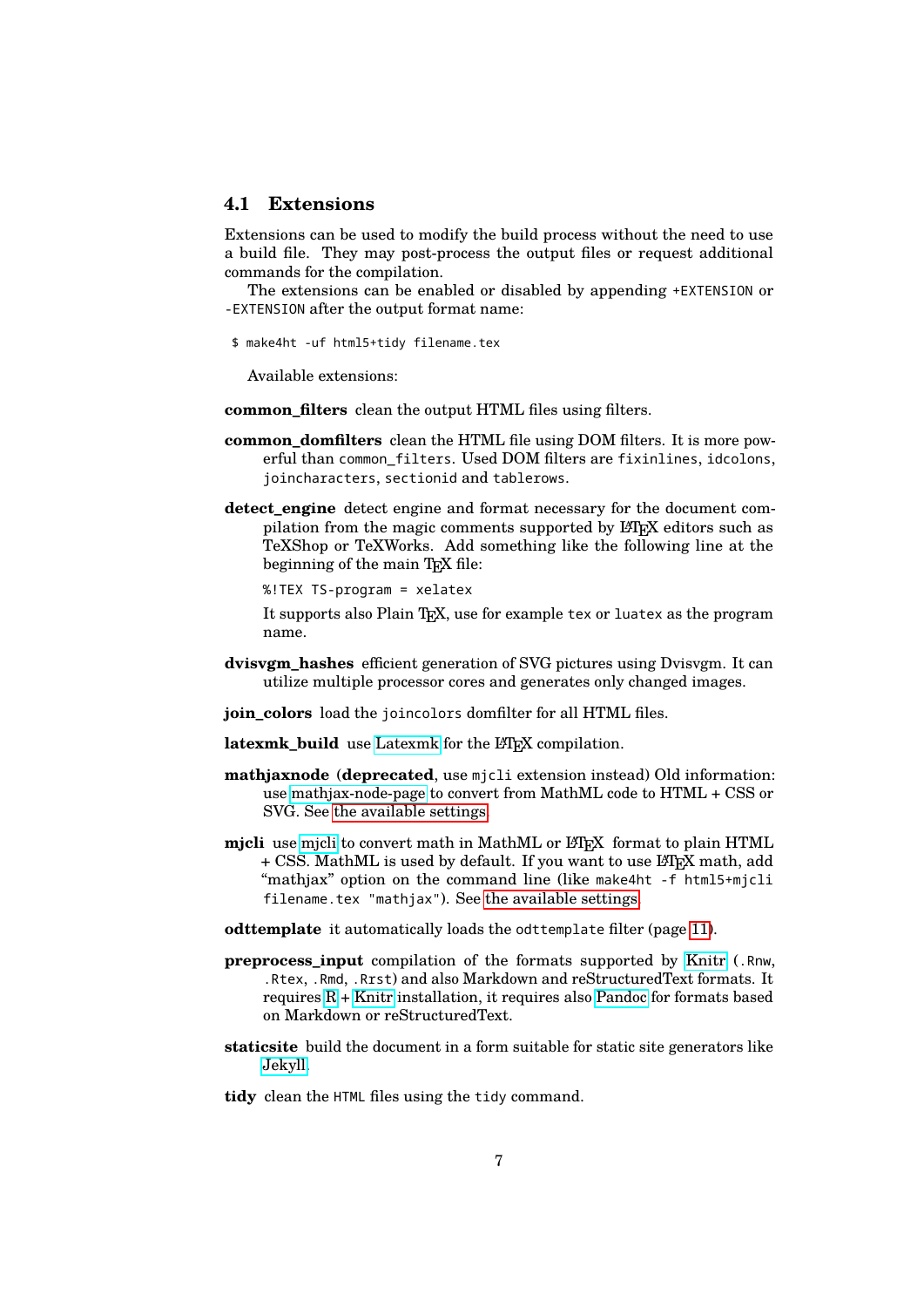# <span id="page-7-0"></span>**5 Build files**

make4ht supports build files. These are Lua scripts that can adjust the build process. They can request external applications like BibTeX or Makeindex, pass options to the commands, modify the image conversion process, or post-process the generated files.

make4ht tries to load default build file named as filename + .mk4 extension. It is possible to select a different build file with -e or --build-file command line option.

Sample build file:

```
Make:htlatex()
Make:match("html$", "tidy -m -xml -utf8 -q -i ${filename}")
```
Make:htlatex() is preconfigured command for calling  $L^2\llbracket P\rrbracket$  with the tex4ht.sty package loaded. In this example, it will be executed only once. After the compilation, the tidy command is executed on the output HTML files.

Note that it is not necessary to call tex4ht and t4ht commands explicitly in the build file, they are called automatically.

# <span id="page-7-1"></span>**5.1 User commands**

It is possible to add more commands like Make:htlatex using the Make:add command:

```
Make:add("name", "command", {settings table}, repetition)
```
This defines the name command, which can be then executed using Make:name() command in the build file.

The name and command parameters are required, the rest of the parameters are optional.

The defined command receives a table with settings as a parameter at the call time. The default settings are provided by make4ht. Additional settings can be declared in the Make:add commands, user can also override the default settings when the command is executed in the build file:

```
Make:name({hello="world"})
```
More information about settings, including the default settings provided by make4ht, can be found in section [5.6](#page-13-0) on page [14.](#page-13-0)

#### <span id="page-7-2"></span>**5.1.1 The** command **function**

The command parameter can be either a string template or function:

Make:add("text", "echo hello, input file: \${input}")

The template can get a variable value from the parameters table using a \${var\_name} placeholder. Templates are executed using the operating system, so they should invoke existing OS commands.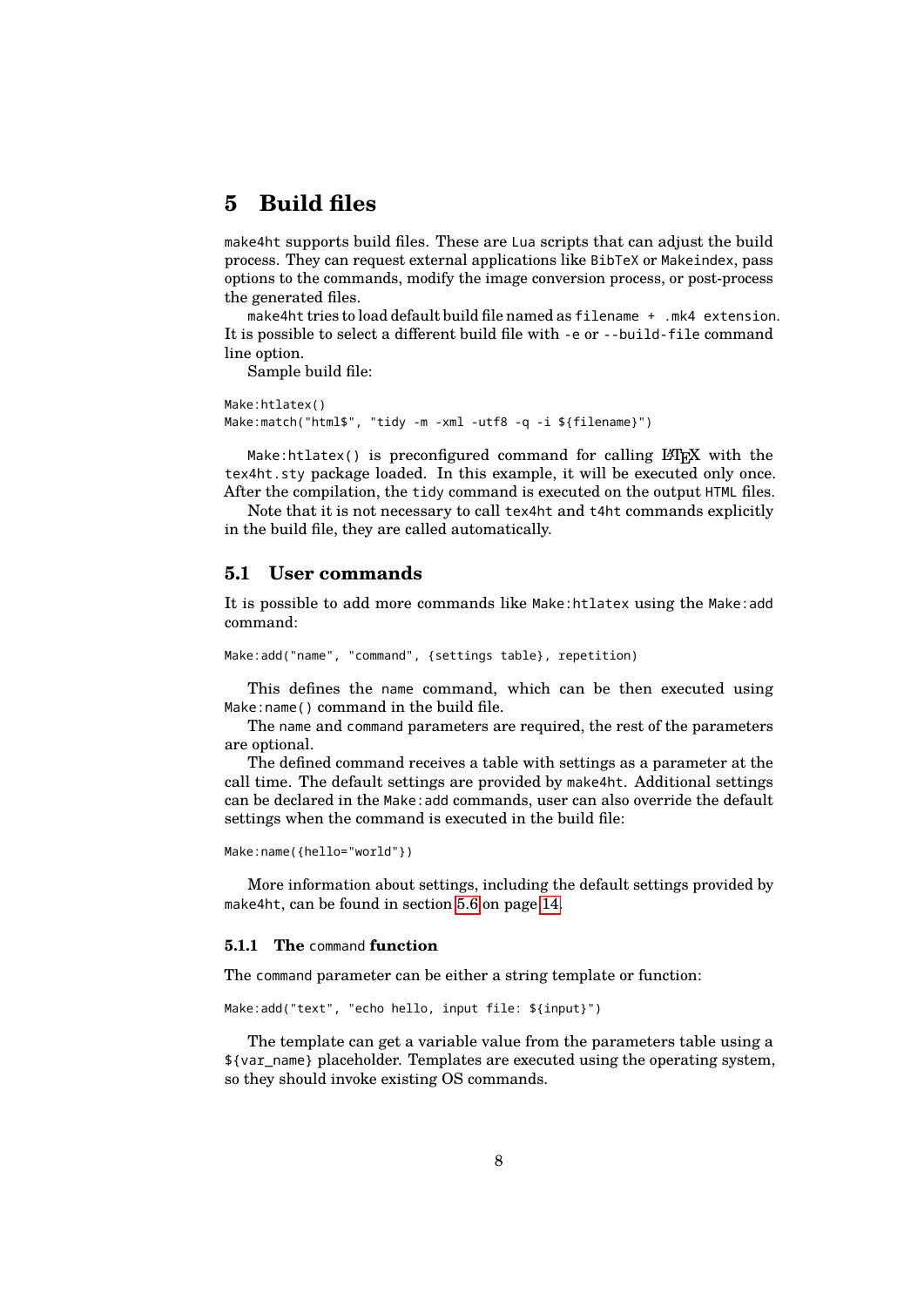#### <span id="page-8-0"></span>**5.1.2 The** settings table **table**

The settings table parameter is optional. If it is present, it should be a table with new settings available in the command. It can also override the default make4ht settings for the defined command.

```
Make:add("sample_function", function(params)
  for k, v in pairs(params) do
    print(k..": "..v)
  end, {custom="Hello world"}
)
```
#### <span id="page-8-1"></span>**5.1.3 Repetition**

The repetition parameter specifies the maximum number of executions of the particular command. This is used for instance for tex4ht and t4ht commands, as they should be executed only once in the compilation. They would be executed multiple times when they are included in the build file, as they are called by make4ht by default. Because these commands allow only one repetition, the second execution is blocked.

#### <span id="page-8-2"></span>**5.1.4 Expected exit code**

You can set the expected exit code from a command with a correct\_exit key in the settings table. The compilation will be terminated when the command returns a different exit code.

```
Make:add("biber", "biber ${input}", {correct_exit=0})
```
Commands that execute lua functions can return the numerical values using the return statement.

This mechanism isn't used for T<sub>F</sub>X, because it doesn't differentiate between fatal and non-fatal errors. It returns the same exit code in all cases. Because of this, log parsing is used for a fatal error detection instead. Error code value 1 is returned in the case of a fatal error,  $\varnothing$  is used otherwise. The Make.testlogfile function can be used in the build file to detect compilation errors in the TeX log file.

### <span id="page-8-3"></span>**5.2 Provided commands**

- Make:htlatex One call to the TeX engine with special configuration for loading of the tex4ht.sty package.
- Make:clean This command removes all generated files, including images, HTML files and various auxilary files, from the current directory. It keeps files whose file names don't match the input file name. It is preferable to use make4ht -m clean filename.tex to clean output files.

Make: httex Variant of Make: htlatex suitable for Plain TFX.

Make:latexmk Use Latexmk for the document compilation. tex4ht.sty will be loaded automatically.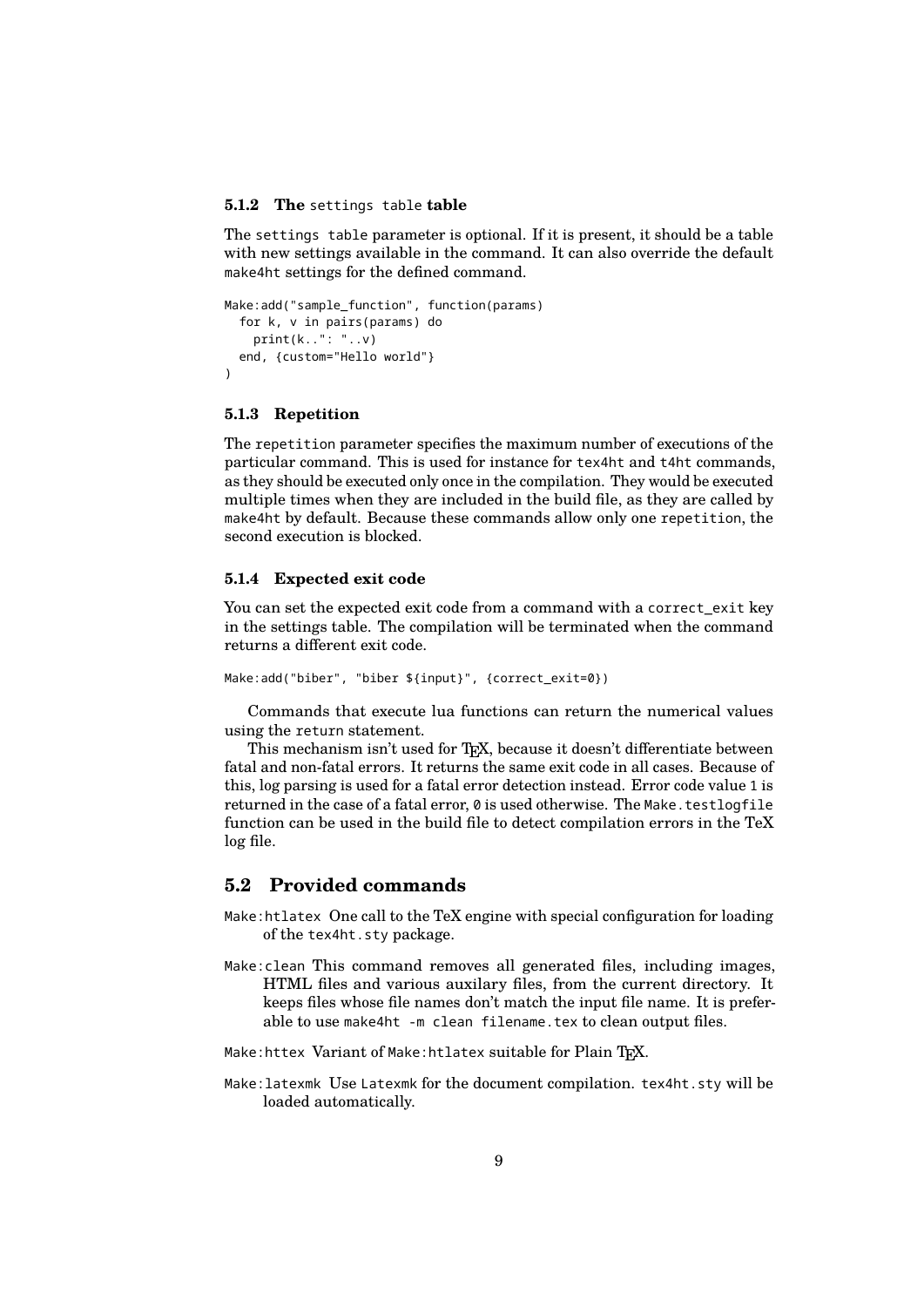Make:tex4ht Process the DVI file and create output files.

Make:t4ht Create the CSS file and generate images.

Make:biber Process bibliography using the biber command.

Make:pythontex Process the input file using pythontex.

Make:bibtex Process bibliography using the bibtex command.

Make:xindy Generate index using Xindy index processor.

Make:makeindex Generate index using the Makeindex command.

Make:xindex Generate index using the Xindex command.

# <span id="page-9-0"></span>**5.3 File matches**

Another type of action that can be specified in the build file is Make:match. It can be used to post-process the generated files:

Make:match("html\$", "tidy -m -xml -utf8 -q -i \${filename}")

The above example will clean all output HTML files using the tidy command. The Make:match action tests output filenames using a Lua pattern matching function.

It executes a command or a function, specified in the second argument, on files whose filenames match the pattern.

The commands to be executed can be specified as strings. They can contain \${var\_name} placeholders, which are replaced with corresponding variables from the settings table. The templating system was described in subsection [5.1.1.](#page-7-2) There is an additional variable available in this table, called filename. It contains the name of the current output file.

If a function is used instead, it will get two parameters. The first one is the current filename, the second one is the settings table.

```
Make:match("html$", function(filename, settings)
  print("Post-processing file: ".. filename)
  print("Available settings")
 for k,v in pairs(settings)
   print(k,v)
  end
 return true
```
end)

Multiple post-processing actions can be executed on each filename. The Lua action functions can return an exit code. If the exit code is false, the execution of the post-processing chain for the current file will be terminated.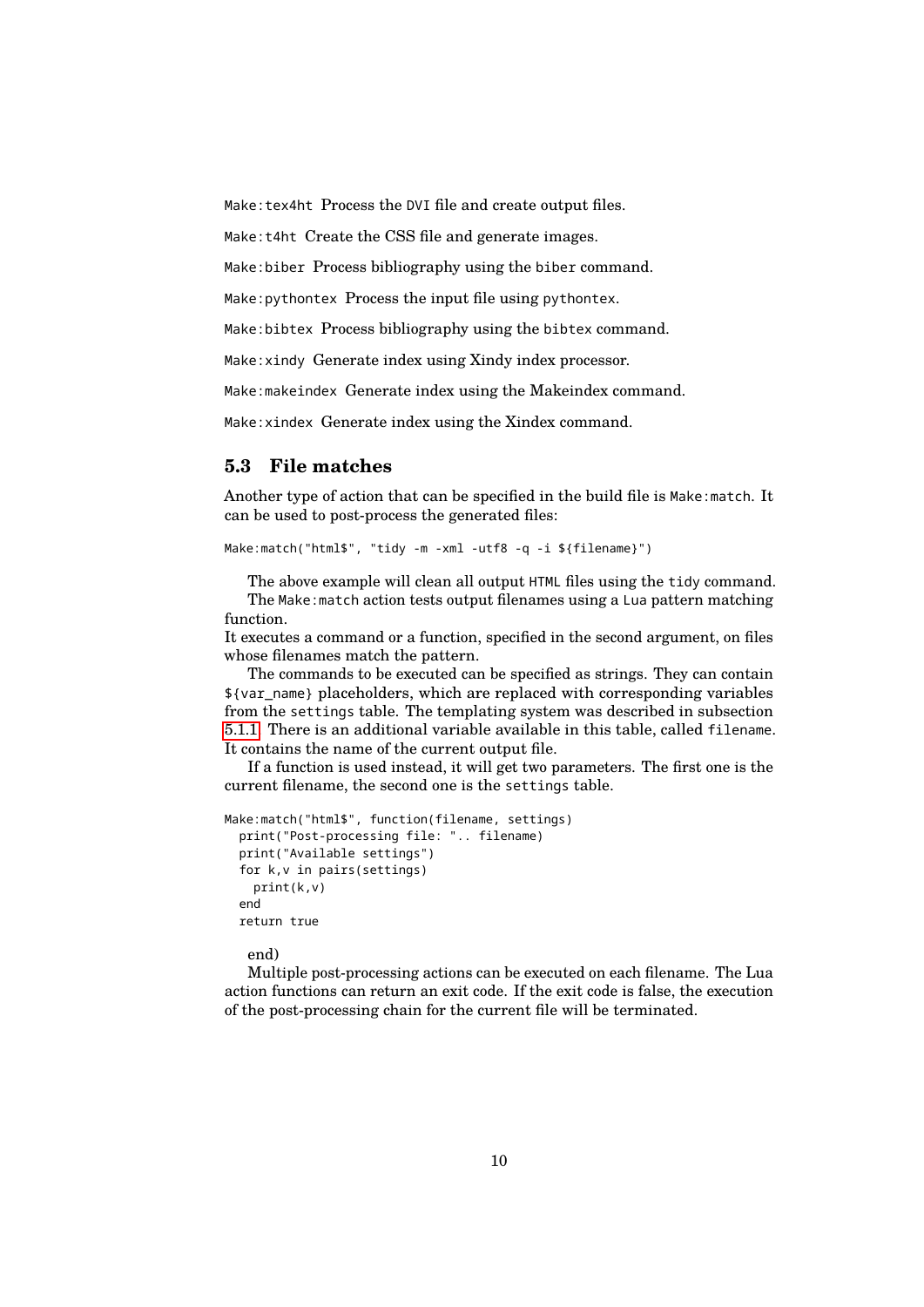#### <span id="page-10-0"></span>**5.3.1 Filters**

To make it easier to post-process the generated files using the match actions, make4ht provides a filtering mechanism thanks to the make4ht-filter module.

The make4ht-filter module returns a function that can be used for the filter chain building. Multiple filters can be chained into a pipeline. Each filter can modify the string that is passed to it from the previous filters. The changes are then saved to the processed file.

Several built-in filters are available, it is also possible to create new ones. Example that use only the built-in filters:

```
local filter = require "make4ht-filter"
local process = filter{"cleanspan", "fixligatures", "hruletohr"}
Make:htlatex()
Make:match("html$",process)
```
Function filter accepts also function arguments, in this case this function takes file contents as a parameter and modified contents are returned.

Example with custom filter:

```
local filter = require "make4ht-filter"
local changea = function(s) return s:gsub("a","z") end
local process = filter{"cleanspan", "fixligatures", changea}
Make:htlatex()
Make:match("html$",process)
```
In this example, spurious span elements are joined, ligatures are decomposed, and then all letters "a" are replaced with "z" letters.

Built-in filters are the following:

**cleanspan** clean spurious span elements when accented characters are used

**cleanspan-nat** alternative clean span filter, provided by Nat Kuhn

**fixligatures** decompose ligatures to base characters

- **hruletohr** \hrule commands are translated to series of underscore characters by TEX4ht, this filter translates these underscores to <hr> elements
- **entites** convert prohibited named entities to numeric entities (only currently).
- **fix-links** replace colons in local links and id attributes with underscores. Some cross-reference commands may produce colons in internal links, which results in a validation error.
- **mathjaxnode** (**deprecated**, use mjcli extension instead) Old information: use [mathjax-node-page](https://github.com/pkra/mathjax-node-page/) to convert from MathML code to HTML + CSS or SVG. See [the available settings.](#page-16-3)
- **mjcli** use [mjcli](https://github.com/michal-h21/mjcli) to convert math in MathML or LATEX format to plain HTML + CSS. See [the available settings.](#page-16-3)
- **odttemplate** use styles from another ODT file serving as a template in the current document. It works for the styles.xml file in the ODT file. During the compilation, this file is named as  $\iota$  iobname. 4ov.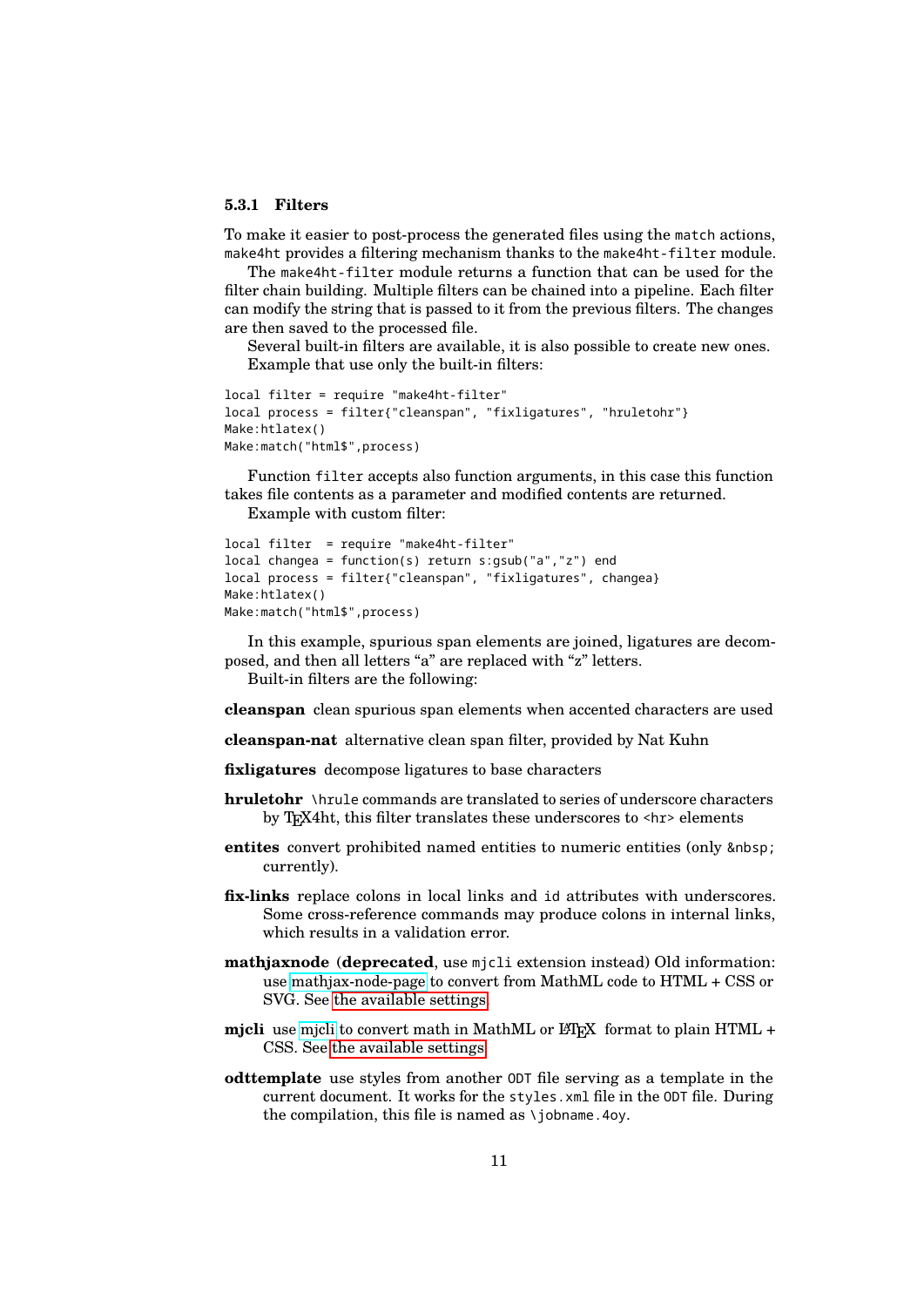- **staticsite** create HTML files in a format suitable for static site generators such as [Jekyll](https://jekyllrb.com/)
- **svg-height** some SVG images produced by dvisvgm seem to have wrong dimensions. This filter tries to set the correct image size.

### <span id="page-11-0"></span>**5.3.2 DOM filters**

DOM filters are variants of filters that use the [LuaXML](https://ctan.org/pkg/luaxml) library to modify directly the XML object. This enables more powerful operations than the regex-based filters from the previous section.

Example:

local domfilter = require "make4ht-domfilter" local process = domfilter {"joincharacters"} Make:match("html\$", process)

Available DOM filters:

- **aeneas** [Aeneas](https://www.readbeyond.it/aeneas/) is a tool for automagical synchronization of text and audio. This filter modifies the HTML code to support synchronization.
- **booktabs** fix lines produced by the \cmidrule command provided by the Booktabs package.
- **collapsetoc** collapse table of contents to contain only top-level sectioning level and sections on the current page.
- **fixinlines** put all inline elements which are direct children of the <br/>body> elements to a paragraph.
- **idcolons** replace the colon (:) character in internal links and id attributes. They cause validation issues.
- **joincharacters** join consecutive <span> or <mn> elements. This DOM filter supersedes the cleanspan filter.
- **joincolors** many <span> elements with unique id attributes are created when LATEX colors are being used in the document. A CSS rule is added for each of these elements, which may result in substantial growth of the CSS file. This filter replaces these rules with a common one for elements with the same color value.
- **odtfonts** fix styles for fonts that were wrongly converted by Xtpipes in the ODT format.
- **odtimagesize** set correct dimensions for images in the ODT format. It is no longer used, as the dimensions are set by TeX4ht itself.
- **odtpartable** resolve tables nested inside paragraphs, which is invalid in the ODT format.
- **tablerows** remove spurious rows from HTML tables.

**mathmlfixes** fix common issues for MathML.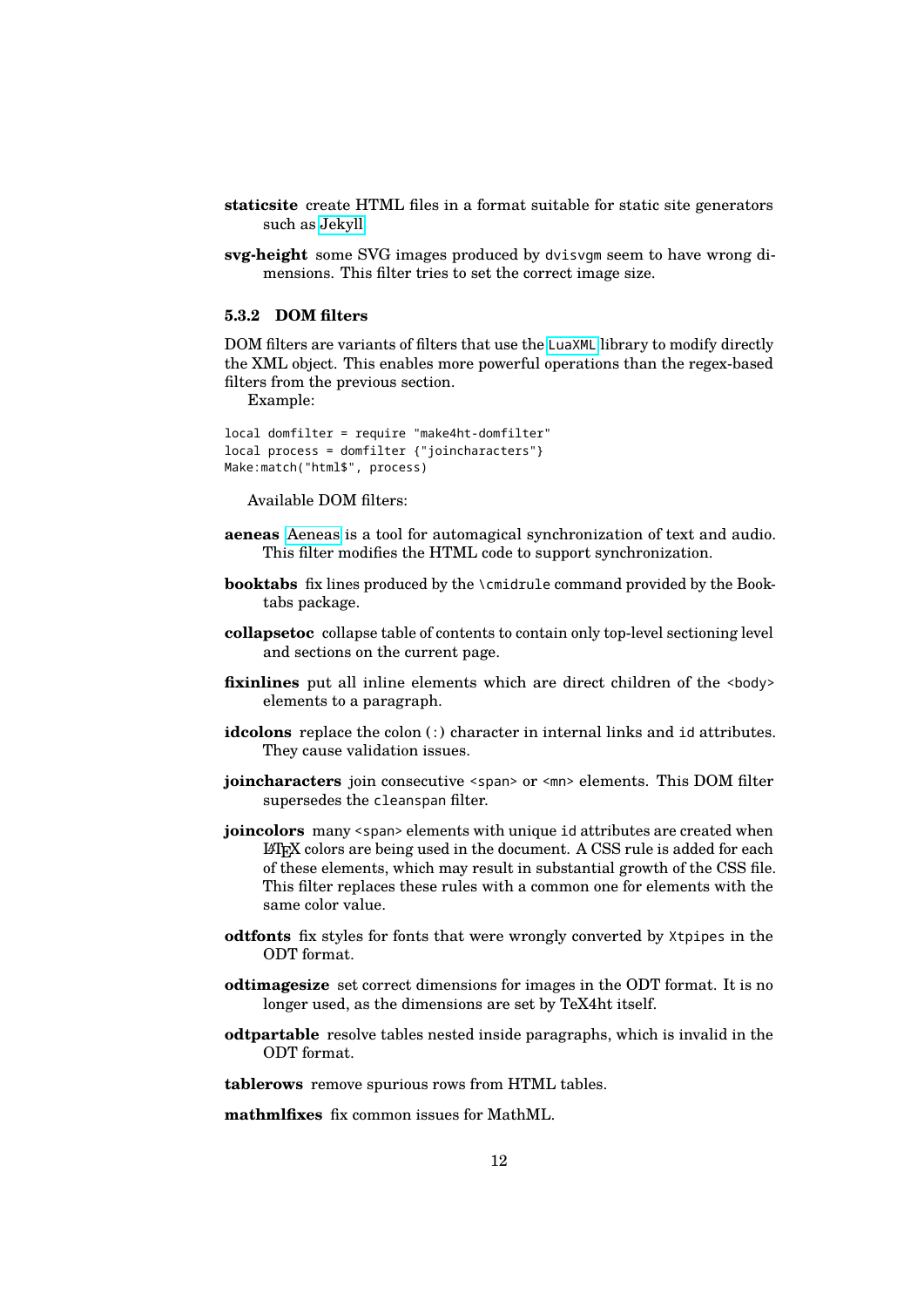**sectionid** create id attribute for HTML sectioning elements derived from the section title. It also updates links to these sections. Use the notoc command line option to prevent that.

**t4htlinks** fix hyperlinks in the ODT format.

#### <span id="page-12-0"></span>**5.4 Image conversion**

It is possible to convert parts of the LAT<sub>EX</sub> input as pictures. It can be used for preserving the appearance of math or diagrams, for example.

These pictures are stored in a special DVI file, which can be processed by a DVI to image commands, such as dvipng or dvisvgm.

This conversion is normally configured in the tex4ht.env file. This file is system dependent and it has quite an unintuitive syntax. The configuration is processed by the t4ht application and the conversion command is called for all pictures.

It is possible to disable t4ht image processing and configure image conversion in the build file using the image action:

Make:image("png\$", "dvipng -bg Transparent -T tight -o \${output} -pp \${page} \${source}")

Make:image takes two parameters, a Lua pattern to match the image name, and the action.

Action can be either a string template with the conversion command or a function that takes a table with parameters as an argument.

There are three parameters:

- output output image filename
- source DVI file with the pictures
- page page number of the converted image

### <span id="page-12-1"></span>**5.5 The** mode **variable**

The mode variable available in the build process contains contents of the --mode command line option. It can be used to run some commands conditionally. For example:

```
if mode == "draft" then
  Make:htlatex{}
else
  Make:htlatex{}
  Make:htlatex{}
  Make:htlatex{}
end
```
In this example (which is the default configuration used by make4ht),  $\angle M$ <sub>E</sub>X is called only once when make4ht is called with the draft mode:

make4ht -m draft filename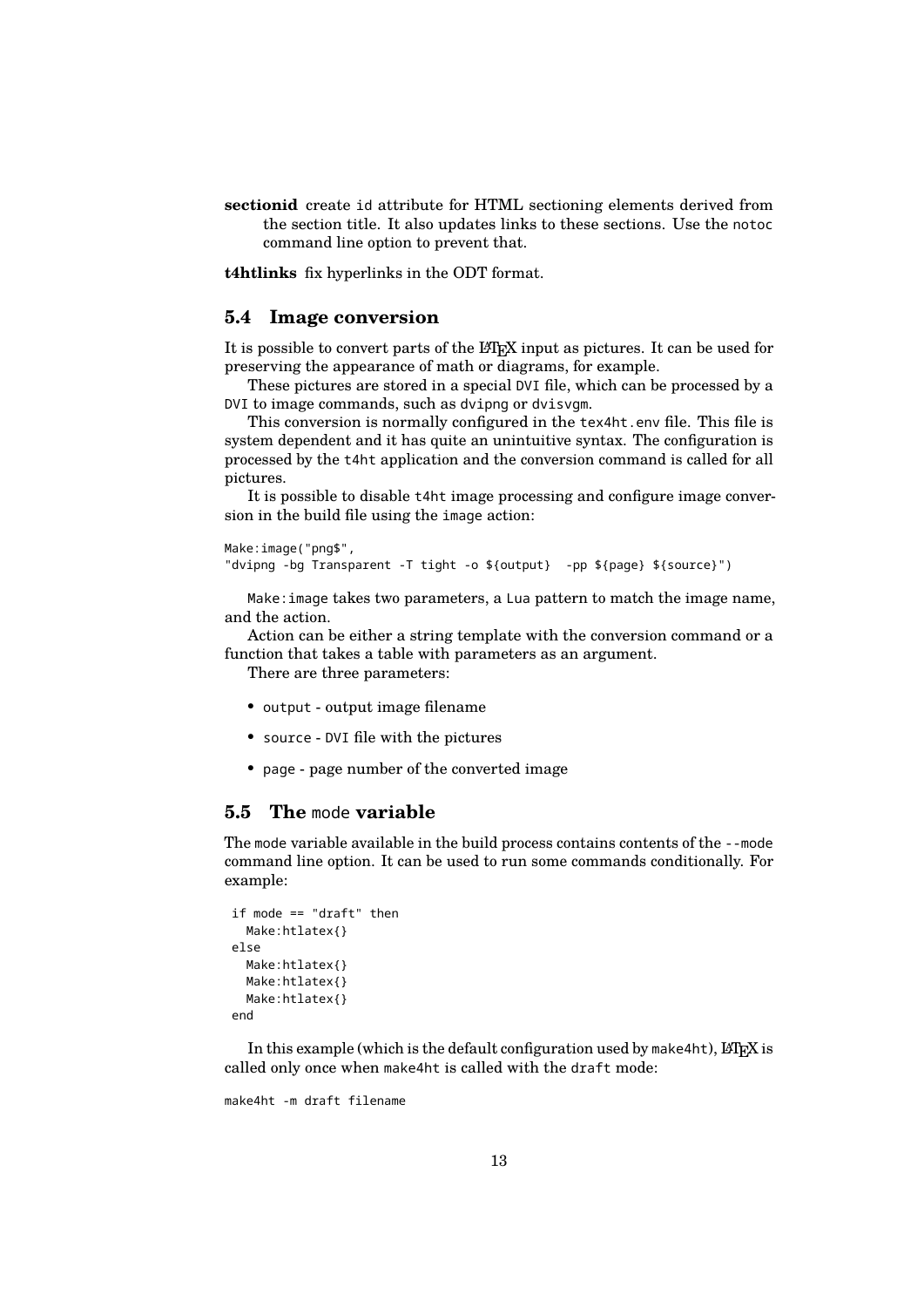#### <span id="page-13-0"></span>**5.6 The** settings **table**

It is possible to access the parameters outside commands, file matches and image conversion functions. For example, to convert the document to the OpenDocument Format (ODT), the following settings can be used. They are based on the oolatex command:

```
settings.tex4ht_sty_par = settings.tex4ht_sty_par ..",ooffice"
settings.tex4ht_par = settings.tex4ht_par .. " ooffice/! -cmozhtf"
settings.t4ht_par = settings.t4ht_par .. " -cooxtpipes -coo "
```
(Note that it is possible to use the --format odt option which is superior to the previous code. This example is intended just as an illustration) There are some functions to simplify access to the settings:

set\_settings{parameters} overwrite settings with values from a passed table

settings\_add{parameters} add values to the current settings

filter\_settings "filter name" {parameters} set settings for a filter

```
get_filter_settings(name) get settings for a filter
```
For example, it is possible to simplify the sample from the previous code listings:

```
settings add {
  tex4ht_sty_par =",ooffice",
  tex4ht_par = " ooffice/! -cmozhtf",
  t4ht_par = " -cooxtpipes -coo "
}
```
Settings for filters and extensions can be set using filter\_settings:

```
filter settings "test" {
  hello = "world"
}
```
These settings can be retrieved in the extensions and filters using the get filter settings function:

```
function test(input)
  local options = get_filter_settings("test")
  print(options.hello)
  return input
end
```
#### <span id="page-13-1"></span>**5.6.1 Default settings**

The default parameters are the following:

```
htlatex used TFX engine
```
input content of \iobname, see also the tex file parameter.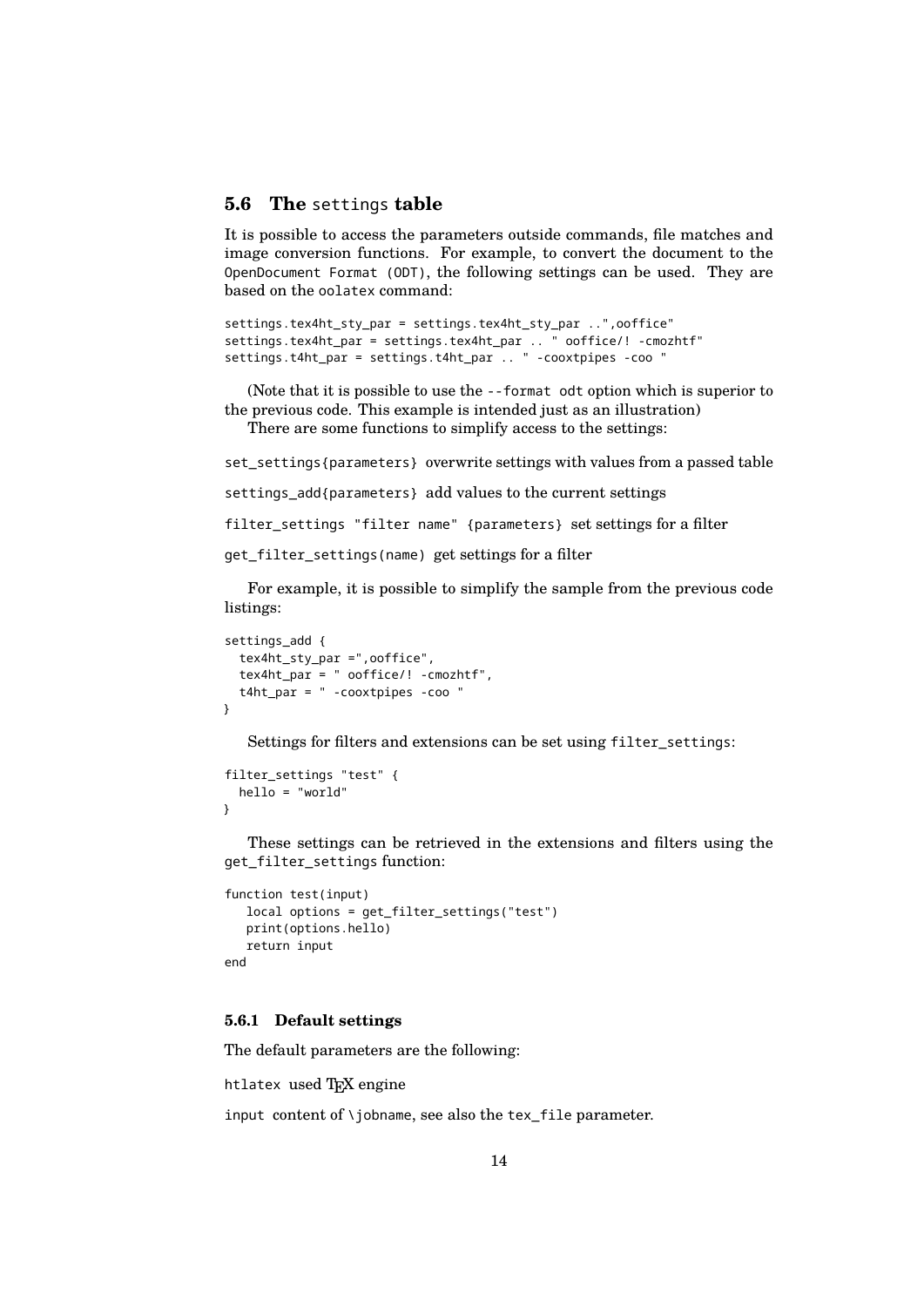interaction interaction mode for the TEX engine. The default value is batchmode to suppress user input on compilation errors. It also suppresses most of the TEX compilation log output. Use the errorstopmode for the default behavior.

tex\_file input TFX filename

- latex\_par command line parameters to the TFX engine
- packages additional LATEX code inserted before \documentclass. Useful for passing options to packages used in the document or to load additional packages.

tex4ht\_sty\_par options for tex4ht.sty

tex4ht\_par command line options for the tex4ht command

t4ht\_par command line options for the t4ht command

outdir the output directory

correct exit expected exit code from the command. The compilation will be terminated if the exit code of the executed command has a different value.

# <span id="page-14-0"></span>**6** make4ht **configuration file**

It is possible to globally modify the build settings using the configuration file. It is a special version of a build file where the global settings can be set.

Common tasks for the configuration file can be a declaration of the new commands, loading of the default filters or specification of a default build sequence.

One additional functionality not available in the build files are commands for enabling and disabling of extensions.

### <span id="page-14-1"></span>**6.1 Location**

The configuration file can be saved either in the \$HOME/.config/make4ht/config.lua file, or in the .make4ht file placed in the current directory or it's parent directories (up to the \$HOME directory).

## <span id="page-14-2"></span>**6.2 Additional commands**

There are two additional commands:

Make:enable\_extension(name) require extension

Make:disable extension(name) disable extension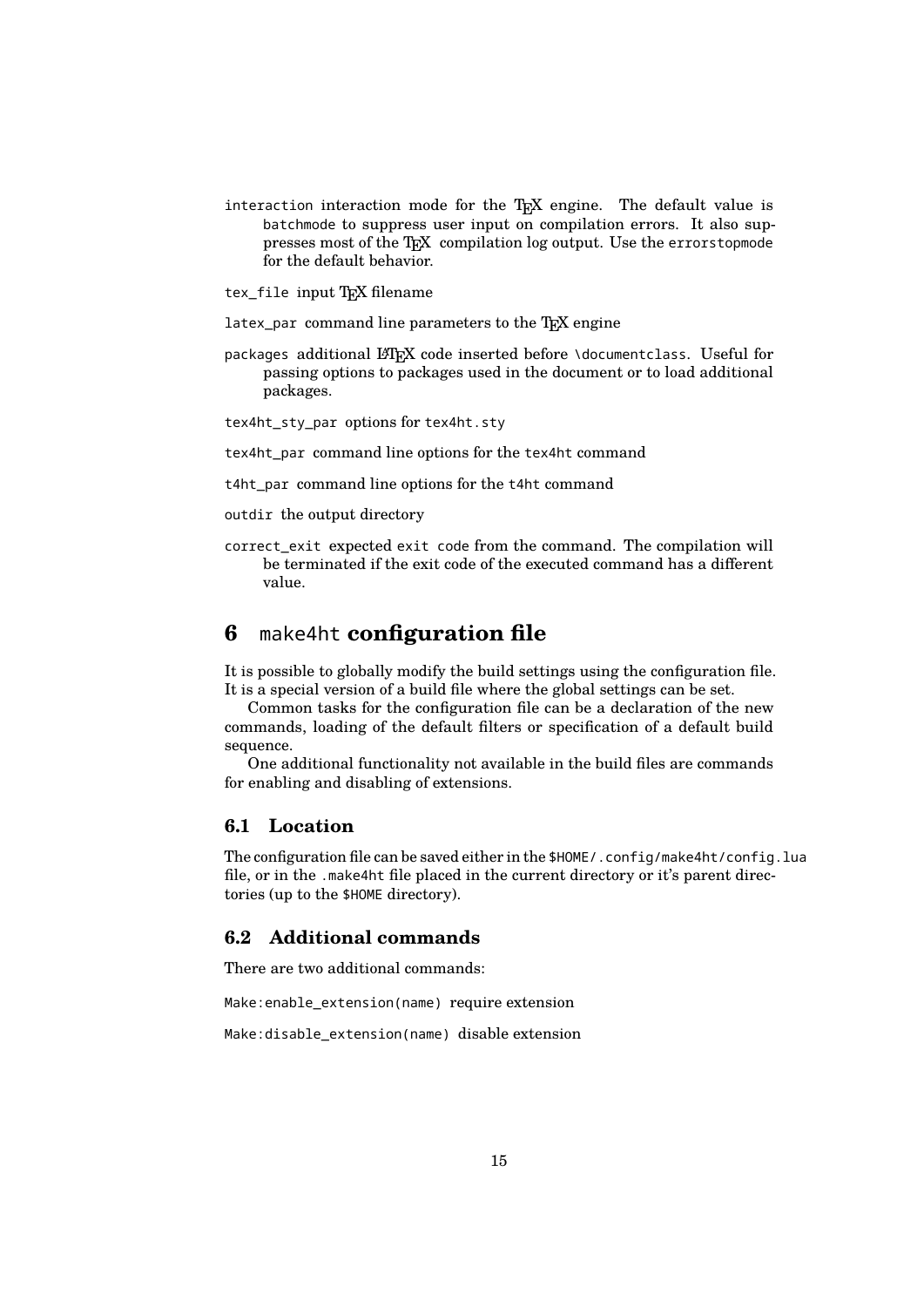# <span id="page-15-0"></span>**6.3 Example**

The following example of the configuration file adds support for the biber command, requires common\_domfilters extension and requires MathML output for math.

```
Make:add("biber", "biber ${input}")
Make:enable_extension "common_domfilters"
settings_add {
  tex4ht_sty_par =",mathml"
}
```
# <span id="page-15-1"></span>**7 List of available settings for filters and extensions.**

These settings may be set using filter settings function in a build file or in the make4ht configuration file.

### <span id="page-15-2"></span>**7.1 Indexing commands**

The indexing commands (like xindy or makeindex) use some common settings.

idxfile name of the .idx file. Default value is \jobname.idx.

indfile name of the .ind file. Default value is the same as idxfile with the file extension changed to .ind.

Each indexing command can have some additional settings.

#### <span id="page-15-3"></span>**7.1.1 The** xindy **command**

**encoding** text encoding of the .idx file. Default value is utf8.

**language** index language. Default language is English.

**modules** table with names of additional Xindy modules to be used.

#### <span id="page-15-4"></span>**7.1.2 The** makeindex **command**

**options** additional command line options for the Makeindex command.

#### <span id="page-15-5"></span>**7.1.3 The** xindex **command**

**options** additional command line options for the Xindex command.

**language** document language

#### <span id="page-15-6"></span>**7.2 The** tidy **extension**

**options** command line options for the tidy command. Default value is -m -utf8 -w 512 -q.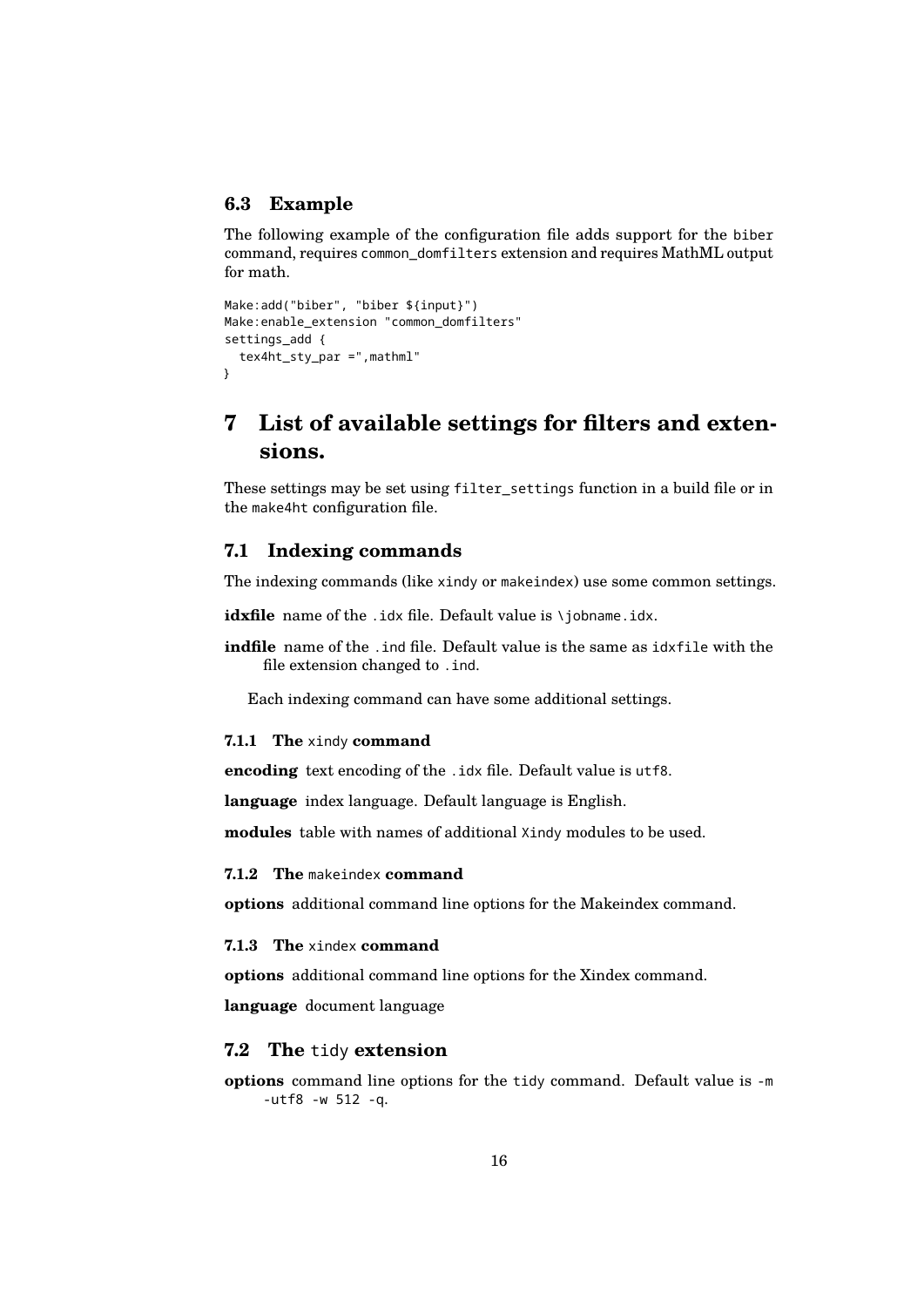#### <span id="page-16-0"></span>**7.3 The** collapsetoc **dom filter**

- toc\_query CSS selector for selection of element that contains the table of contents.
- title\_query CSS selector for selecting all elements that contain the section ID attribute.

toc\_levels table containing a hierarchy of classes used in TOC

max\_depth set detph of displayed children TOC levels

Default values:

```
filter settings "collapsetoc" {
  toc_query = ".tableofcontents",
  title_query = "h1 a, h2 a, h3 a, h4 a, h5 a, h6 a",
  max depth = 1,
  toc levels = {}tocpart = 1,
    toclikepart = 1,
    tocappendix = 1,
    toclikechapter = 2,
    tocchapter = 2,
    tocsection = 3,
    toclikesection = 3,
    tocsubsection = 4,
    toclikesubsection = 4,
    tocsubsubsection = 5,
    toclikesubsubsection = 5,
    tocparagraph = 6,
    toclikeparagraph = 6,
    tocsubparagraph = 7,
    toclikesubparagraph = 7,
  }
}
```
## <span id="page-16-1"></span>**7.4 The** fixinlines **dom filter**

**inline\_elements** table of inline elements that shouldn't be direct descendants of the body element. The element names should be table keys, the values should be true.

Example

filter settings "fixinlines" {inline elements = {a = true, b = true}}

#### <span id="page-16-2"></span>**7.5 The** joincharacters **dom filter**

**charclasses** table of elements that should be concatenated when two or more of such elements with the same value of the class attribute are placed one after another.

Example

```
filter_settings "joincharacters" { charclasses = { span=true, mn = true}}
```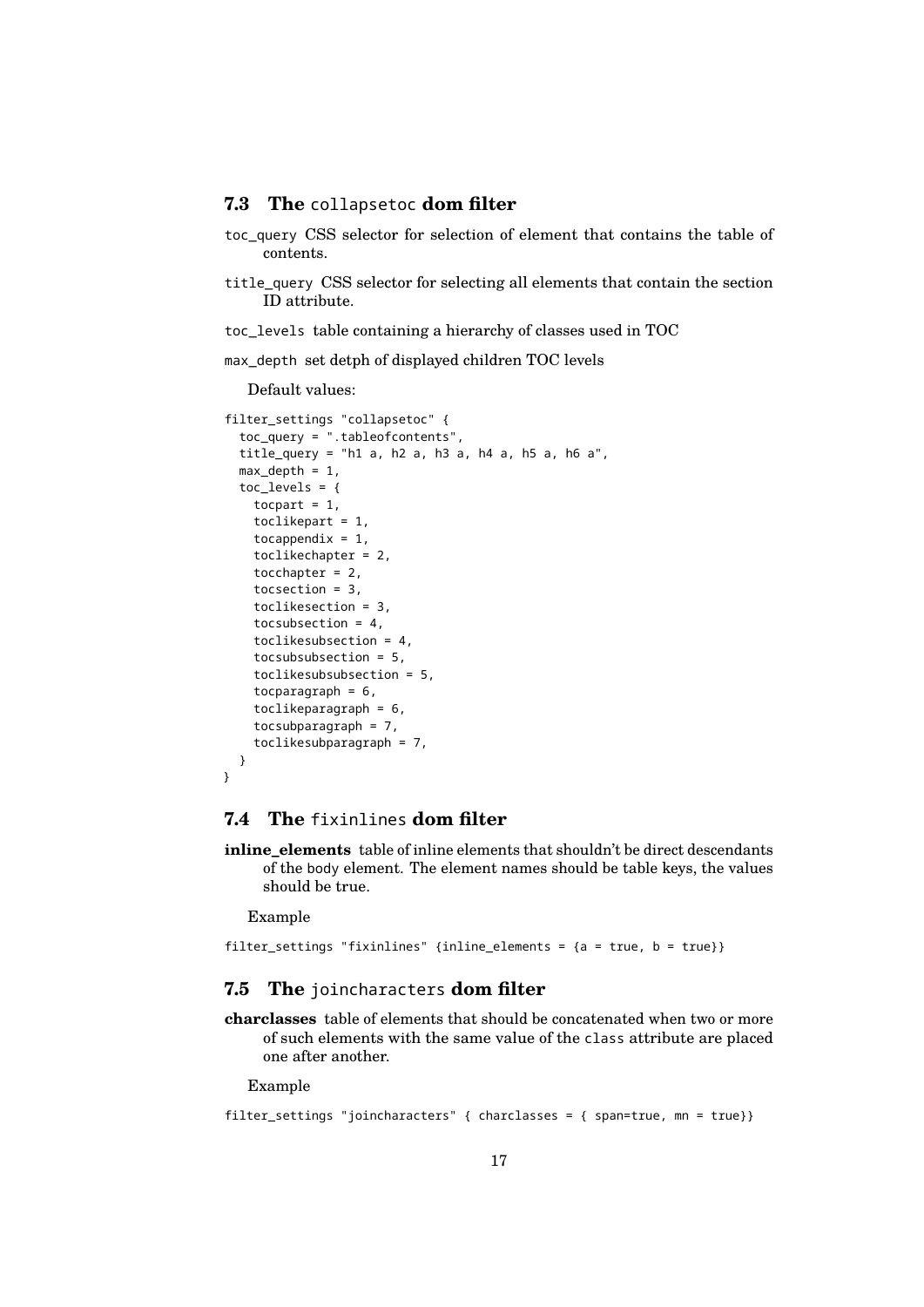#### <span id="page-17-0"></span>**7.6 The** mjcli **filter and extension**

micli detects whether to use MathML or LATEX input by use of the mathiax option for make4ht. By default, it uses MathML. LATEX input can be required using:

```
make4ht -f html5+mjcli filename.tex "mathjax"
```
#### <span id="page-17-1"></span>**7.6.1 Available settings**

**options** command line options for the mjcli command.

Example

```
filter_settings "mjcli" {
  options="--svg"
}
```
- **cssfilename** the mjcli command puts some CSS code into the HTML pages. The mjcli filter extracts this information and saves it to a standalone CSS file. Default name of this CSS file is \${input}-mathjax.css
- **fontdir** directory with MathJax font files. This option enables the use of local fonts, which is useful in the conversion to ePub, for example. The font directory should be sub-directory of the current directory. Only TEX font is supported at the moment.

Example

```
filter_settings "mjcli" {
  fontdir="fonts/TeX/woff/"
}
```
# <span id="page-17-2"></span>**7.7 The** staticsite **filter and extension**

**site\_root** directory where generated files should be copied.

- **map** a hash table where keys contain patterns that match filenames and values contain destination directory for the matched files. The destination directories are relative to the site\_root (it is possible to use .. to switch to a parent directory).
- **file\_pattern** a pattern used for filename generation. It is possible to use string templates and format strings for os.date function. The default pattern %Y-%m-%d-\${input} creates names in the form of YYYY-MM-DD-file\_name.
- **header** table with variables to be set in the YAML header in HTML files. If the table value is a function, it is executed with current parameters and HTML page DOM object as arguments.
- **remove\_maketitle** the staticsite extension removes text produced by the \maketitle command by default. Set this option to false to disable the removal.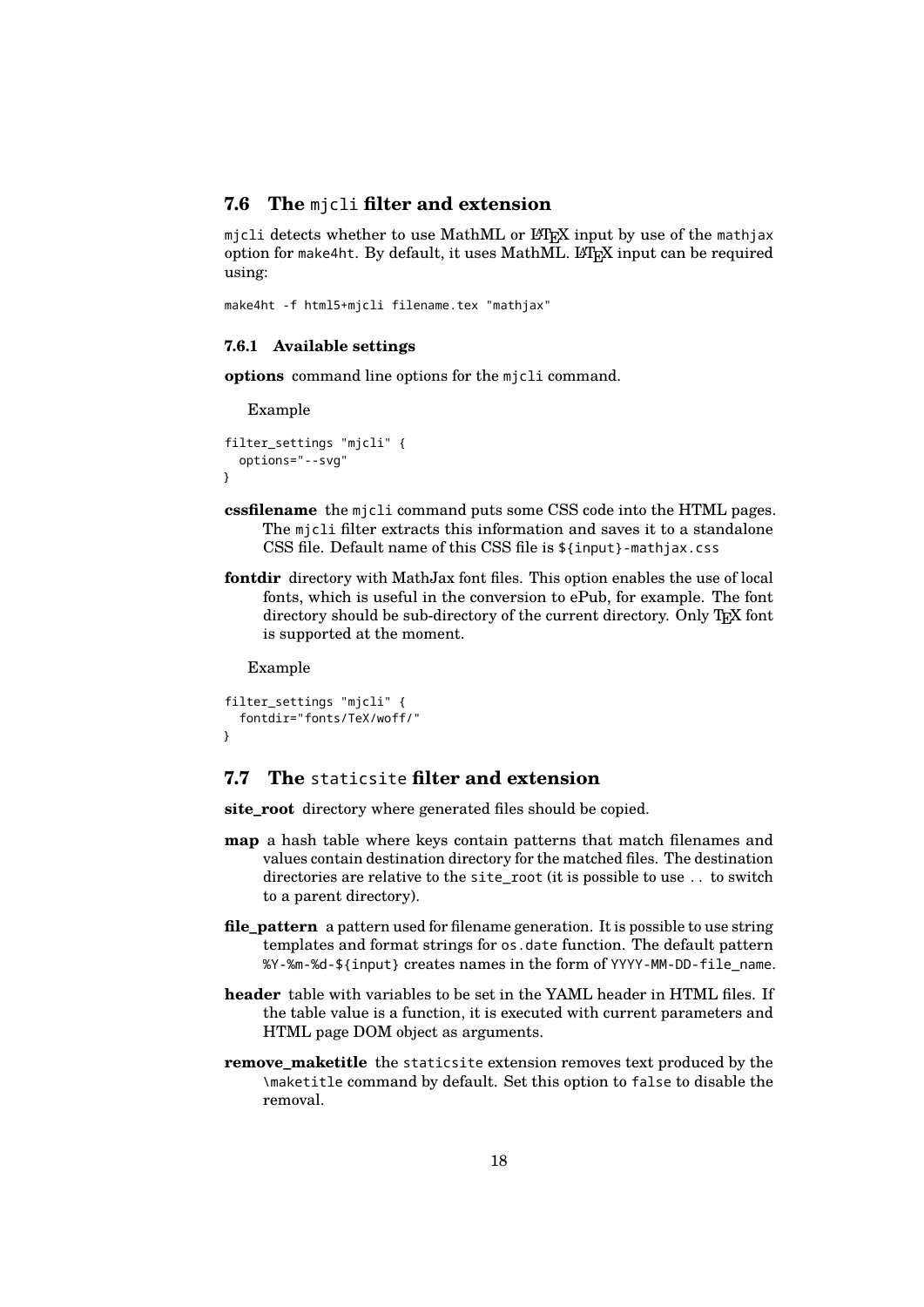Example:

```
-- set the environmental variable 'blog_root' with path to
-- the directory that should hold the generated HTML files
local outdir = os.getenv "blog_root"
filter_settings "staticsite" {
  site_root = outdir,
  map = \{[''.css$"] = "/css/"},
  header = \{layout="post",
     date = function(parameters, dom)
       return os.date("!%Y-%m-%d %T", parameters.time)
     end
  }
}
```
#### <span id="page-18-0"></span>**7.8 The** dvisvgm\_hashes **extension**

- **options** command line options for Dvisvgm. The default value is -n --exact -c 1.15,1.15.
- **cpu\_cnt** the number of processor cores used for the conversion. The extension tries to detect the available cores automatically by default.
- **parallel** size the number of pages used in each Dvisvgm call. The extension detects changed pages in the DVI file and constructs multiple calls to Dvisvgm with only changed pages.

**scale** SVG scaling.

#### <span id="page-18-1"></span>**7.9 The** odttemplate **filter and extension**

**template** filename of the template ODT file

odttemplate can also get the template filename from the odttemplate option from tex4ht\_sty\_par parameter. It can be set using the following command line call:

make4ht -f odt+odttemplate filename.tex "odttemplate=template.odt"

### <span id="page-18-2"></span>**7.10 The** aeneas **filter**

**skip\_elements** List of CSS selectors that match elements that shouldn't be processed. Default value: { "math", "svg"}.

**id\_prefix** prefix used in the ID attribute forming.

**sentence\_match** Lua pattern used to match a sentence. Default value: "([^%.^%?^!]\*)([%.%?!]?)".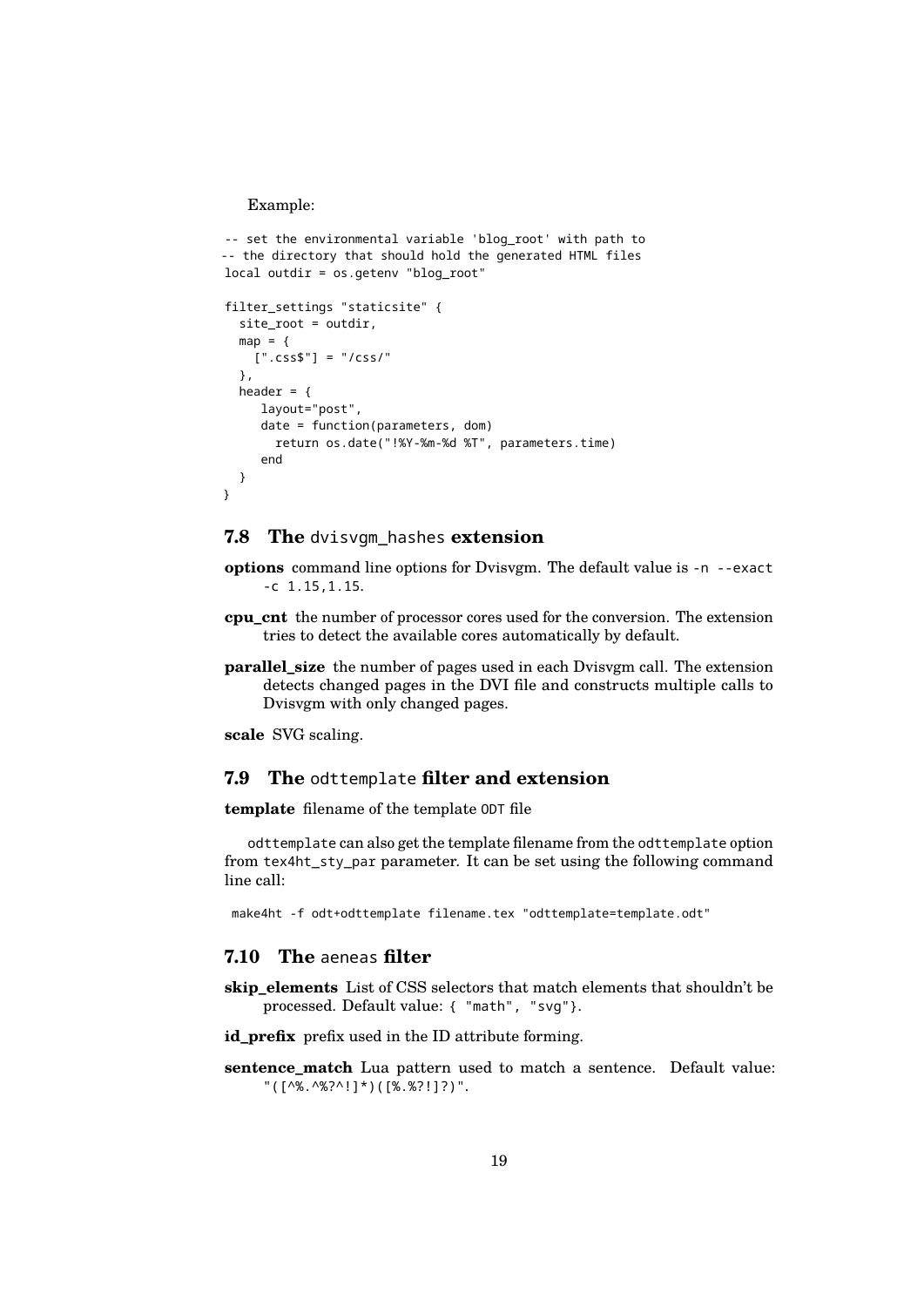#### <span id="page-19-0"></span>**7.11 The** make4ht-aeneas-config **package**

Companion for the aeneas DOM filter is the make4ht-aeneas-config plugin. It can be used to write the Aeneas configuration file or execute Aeneas on the generated HTML files.

Available functions:

**write job(parameters)** write Aenas job configuration to config.xml file. See the [Aeneas documentation](https://www.readbeyond.it/aeneas/docs/clitutorial.html#processing-jobs) for more information about jobs.

**execute(parameters)** execute Aeneas.

**process\_files(parameters)** process the audio and generated subtitle files.

By default, a SMIL file is created. It is assumed that there is an audio file in the mp3 format, named as the  $T_{F}X$  file. It is possible to use different formats and filenames using mapping.

The configuration options can be passed directly to the functions or set using filter\_settings "aeneas-config" {parameters} function.

#### <span id="page-19-1"></span>**7.11.1 Available parameters**

- **lang** document language. It is interfered from the HTML file, so it is not necessary to set it.
- **map** mapping between HTML, audio and subtitle files. More info below.
- **text\_type** type of input. The aeneas DOM filter produces an unparsed text type.

id sort sorting of id attributes. The default value is numeric.

**id\_regex** regular expression to parse the id attributes.

sub format generated subtitle format. The default value is smil.

#### <span id="page-19-2"></span>**7.11.2 Additional parameters for the job configuration file**

- description
- prefix
- config\_name
- keep config

It is possible to generate multiple HTML files from the LATEX source. For example, tex4ebook generates a separate file for each chapter or section. It is possible to set options for each HTML file, in particular names of the corresponding audio files. This mapping is done using the map parameter.

```
Example:
filter_settings "aeneas-config" {
  map = \{["sampleli1.html"] = {audio_file="sample.mp3"},
    ["sample.html"] = false
  }
}
```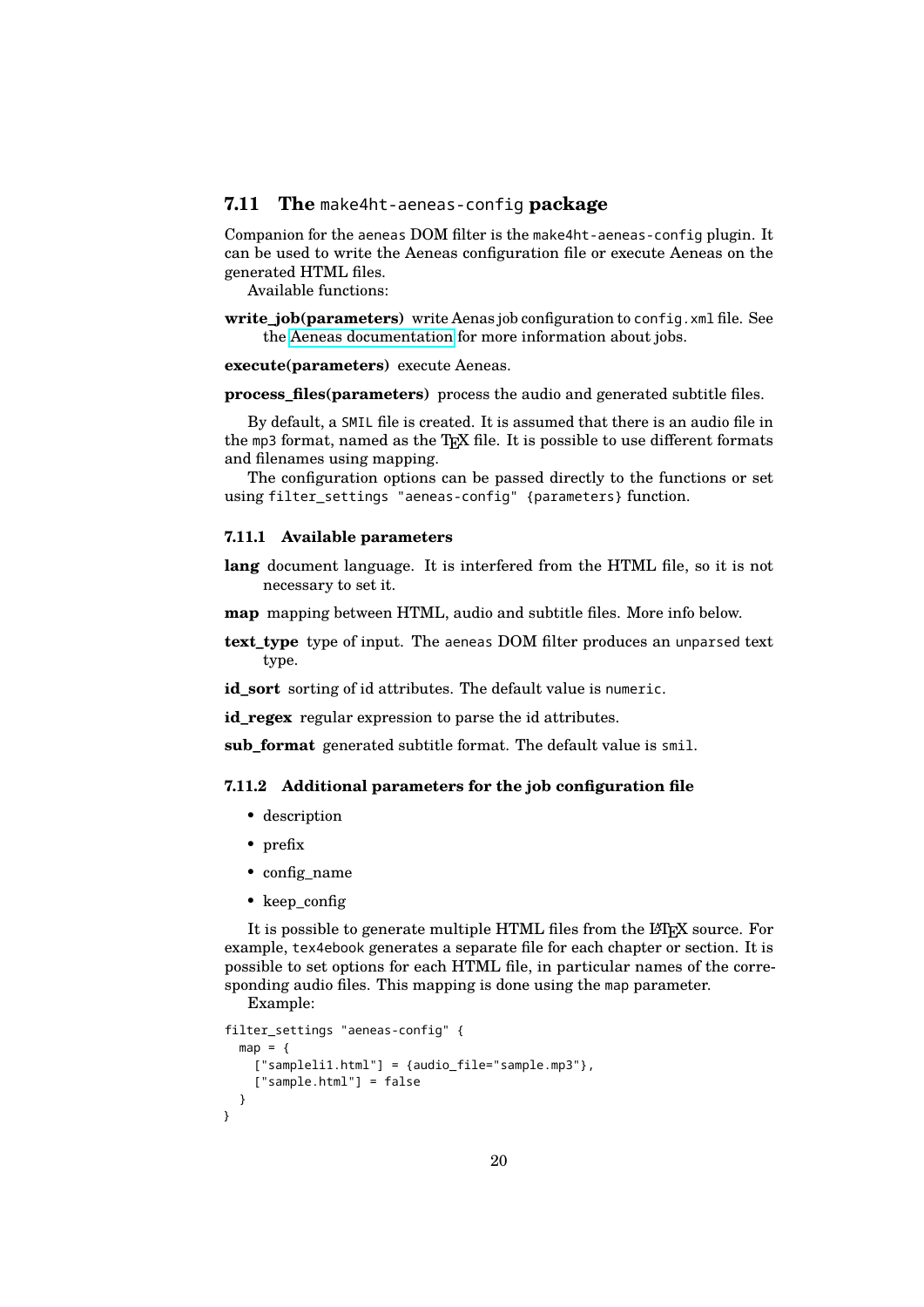Table keys are the configured filenames. It is necessary to insert them as ["filename.html"], because of Lua syntax rules.

This example maps audio file sample.mp3 to a section subpage. The main HTML file, which may contain title and table of contents doesn't have a corresponding audio file.

Filenames of the subfiles correspond to the chapter numbers, so they are not stable when a new chapter is added. It is possible to request filenames derived from the chapter titles using the sec-filename option for tex4ht.sty.

#### <span id="page-20-0"></span>**7.11.3 Available** map **options**

**audio\_file** the corresponding audio file

**sub\_file** name of the generated subtitle file

The following options are the same as their counterparts from the main parameters table and generally, don't need to be set:

- prefix
- file\_desc
- file\_id
- text\_type
- id\_sort
- id\_prefix
- sub\_format

#### <span id="page-20-1"></span>**7.11.4 Full example**

```
local domfilter = require "make4ht-domfilter"
local aeneas_config = require "make4ht-aeneas-config"
filter_settings "aeneas-config" {
  map = \{["krecekli1.xhtml"] = {audio_file="krecek.mp3"},
    ["krecek.xhtml"] = false
  }
}
local process = domfilter {"aeneas"}
Make:match("html$", process)
if mode == "draft" then
  aeneas_config.process_files {}
else
  aeneas_config.execute {}
end
```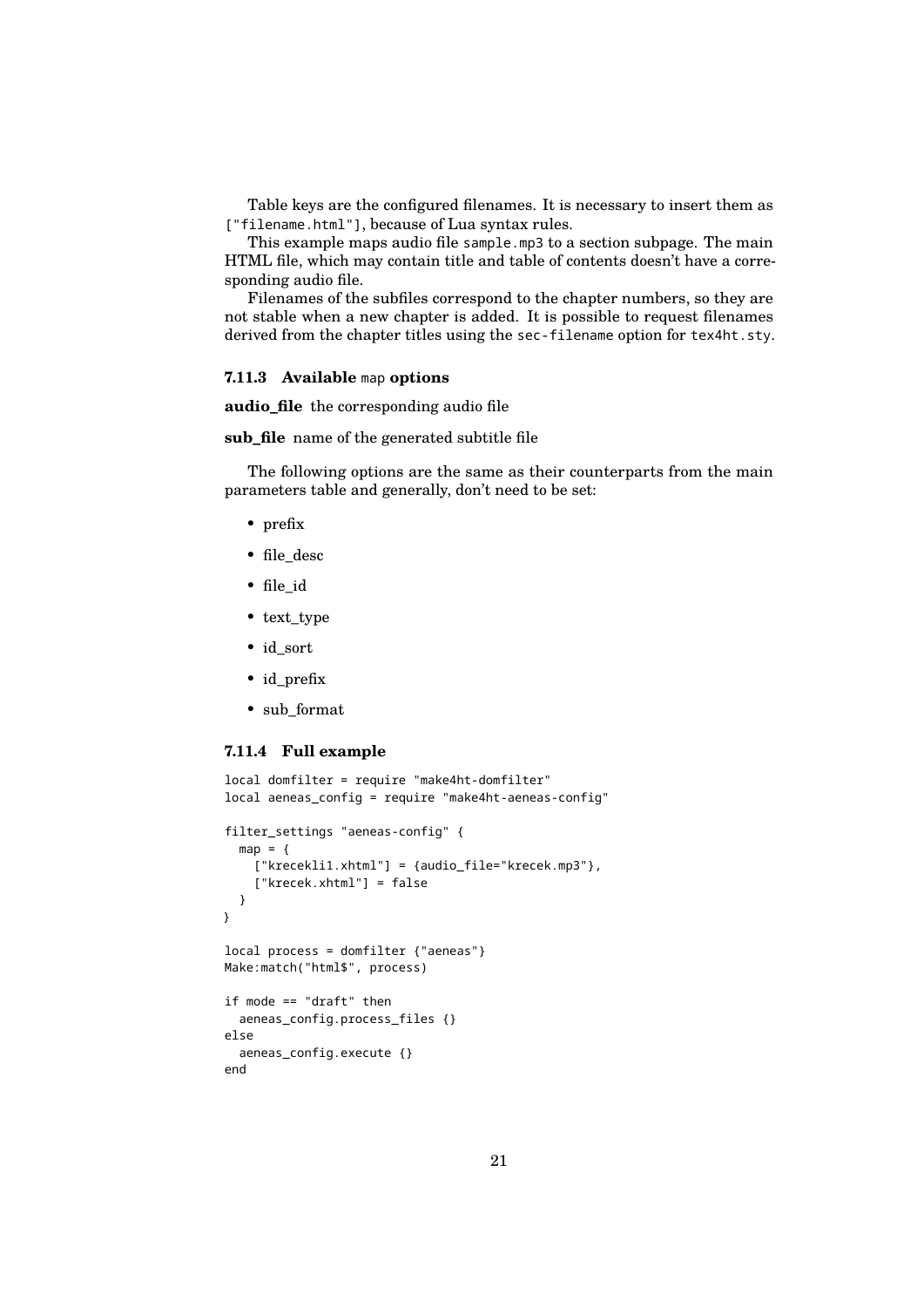# <span id="page-21-0"></span>**8 Troubleshooting**

<span id="page-21-1"></span>**8.1 Incorrect handling of command line arguments for** tex4ht**,** t4ht **or** latex

Sometimes, you may get a similar error:

make4ht:unrecognized parameter: i

It may be caused by a following make4ht invocation:

\$ make4ht hello.tex "customcfg,charset=utf-8" "-cunihtf -utf8" -d foo

The command line option parser is confused by mixing options for make4ht and T<sub>E</sub>X4ht in this case. It tries to interpret the -cunihtf -utf8, which are options for the tex4ht command, as make4ht options. To fix that, try to move the -d foo directly after the make4ht command:

\$ make4ht -d foo hello.tex "customcfg,charset=utf-8" "-cunihtf -utf8"

Another option is to add a space before the tex4ht options:

\$ make4ht hello.tex "customcfg,charset=utf-8" " -cunihtf -utf8" -d foo

The former way is preferable, though.

#### <span id="page-21-2"></span>**8.2 Table of Contents points to a wrong destination**

The sectionid DOM filter creates better link destinations for sectioning commands. In some cases, for example if you use Pandoc, the document may already contain the link destination with the same name. In such cases the original destination is preserved in the file. In this case links to the section will point to that place, instead of correct destination in the section. This may happen for example if you use Pandoc for the Markdown to L<sup>AT</sup>EX conversion. It creates \hypertarget commands that are placed just before section. The links points to that place, instead of the actual section.

In this case you don't want to update links. Use the notoc option to prevent that.

#### <span id="page-21-3"></span>**8.3 Filenames containing spaces**

tex4ht command cannot handle filenames containing spaces. to fix this issue, make4ht replaces spaces in the input filenames with underscores. The generated XML filenames use underscores instead of spaces as well.

#### <span id="page-21-4"></span>**8.4 Filenames containing non-ASCII characters**

The odt output doesn't support accented filenames, it is best to stick to ASCII characters in filenames.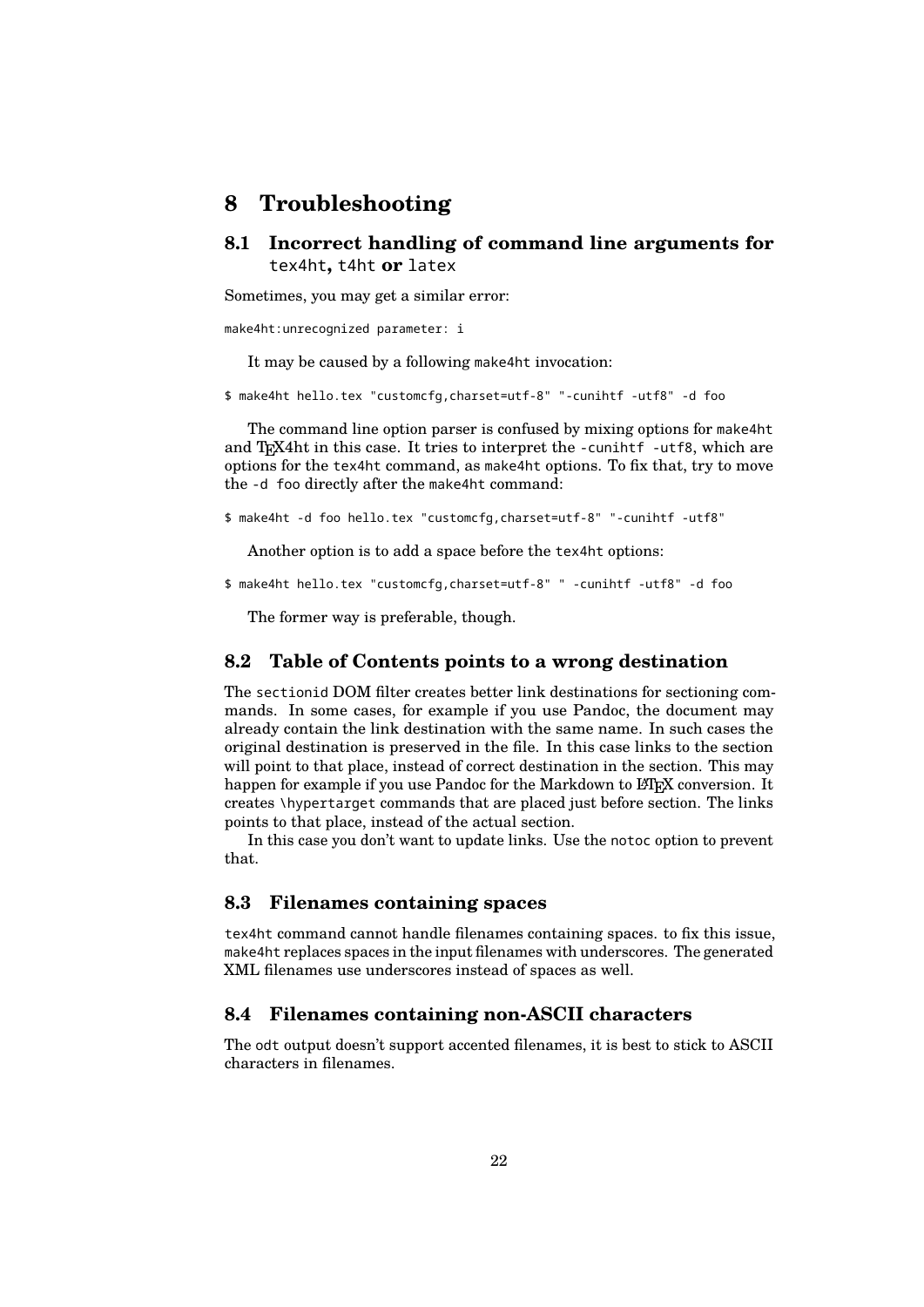# <span id="page-22-0"></span>**9 License**

Permission is granted to copy, distribute and/or modify this software under the terms of the LaTeX Project Public License, version 1.3.

# <span id="page-22-1"></span>**10 Changelog**

- 2022/02/22
	- **–** version 0.3l released.
	- **–** fixed issues with filenames on Windows.
- 2022/03/01
	- **–** use rmarkdown package to process .rmd files in the preprocess\_input extension (thanks to James Clawson).
- 2022/02/18
	- **–** version 0.3k released.
- 2022/02/07
	- **–** fixed support for some fonts in the ODT format.
	- **–** added odtfonts DOM filter.
- 2022/01/30
	- **–** fix mathvariant attribue of <mi> elements if they are children of <mstyle>.
- 2021/12/17
	- **–** quote jobname in order to support filenames like (xxx).tex.
- 2021/12/13
	- **–** fixed setting of properties in the staticsite filter.
- $2021/12/06$ 
	- **–** in the end, use <mtext> even for one <mo> in the fix\_operators function. LO had issues with <mi>.
- 2021/12/03
	- **–** don't add additional <mrow> elements in the mathmlfixes DOM filter. It caused various issues.
- 2021/12/01
	- **–** transform <mn>x</mn><mo>.</mo><mn>x</mn> to <mn>x.x</mn> in MathML.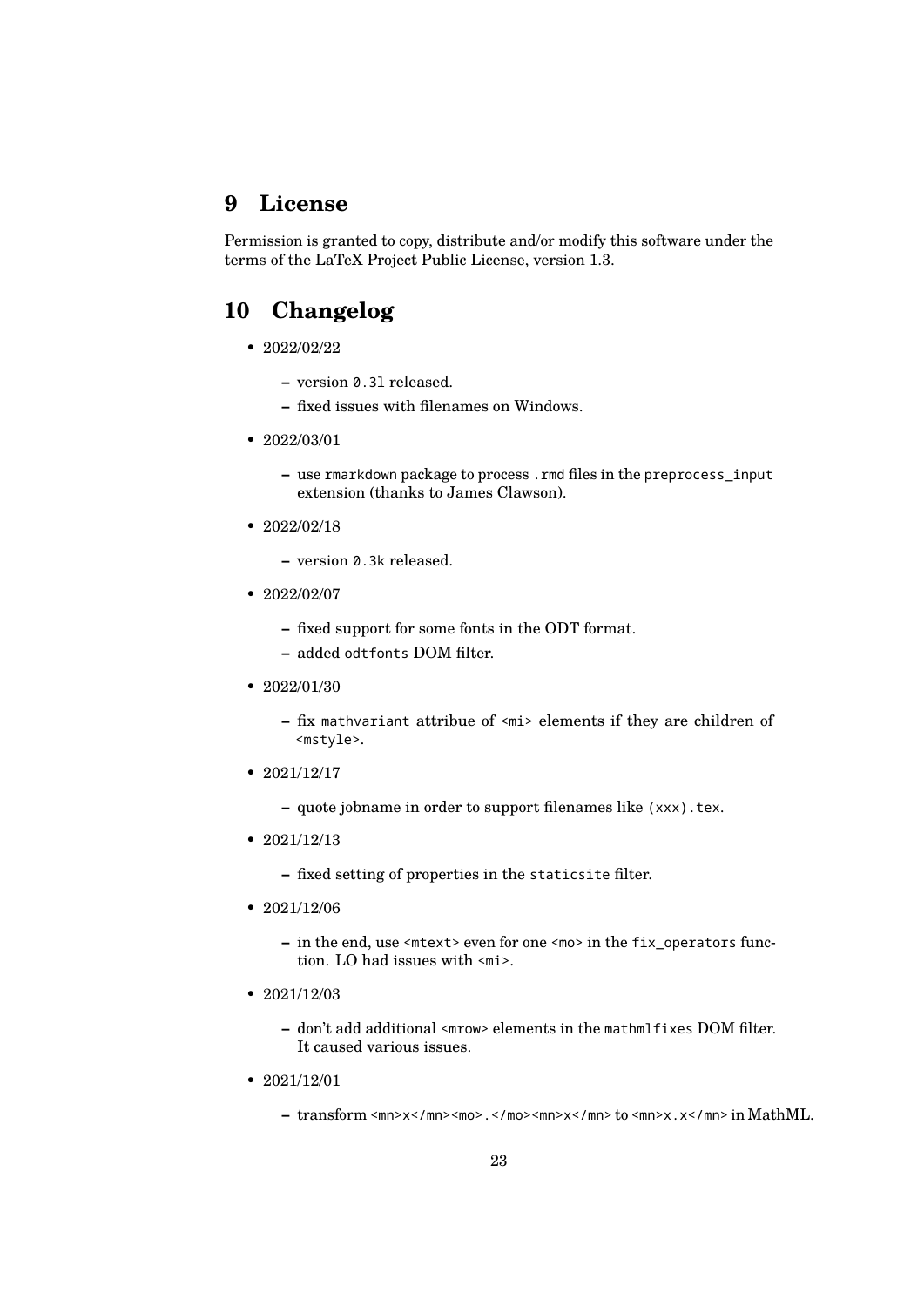- **–** transform <mo> elements that are single childs to <mi> in MathML, and list of consecutive <mo> elements to <mtext>. This should fix rendering issues of superscripts in LibreOffice.
- **–** added filter names in extensions to prevent multiple execution of filters.
- $2021/11/29$ 
	- **–** make current logging level available outside of the Logging module.
	- **–** print Xtpipes and Tidy output if these command fail in the Xtpipes module.
- 2021/11/18
	- **–** don't put <mrow> as children of <mrow> in the mathmlfixes DOM filter.
- 2021/11/04
	- **–** more intelligent handling of text and inline elements outside of paragraphs in the fixinlines DOM filter.
- 2021/10/11
	- **–** version 0.3j released.
- 2021/10/09
	- **–** fixed wrong DOM object name in the ODT format.
	- **–** add addtional <mrow> elements when necessary.
- 2021/09/30
	- **–** version 0.3i released.
- 2021/09/21
	- **–** run DOM parse in sandbox in the ODT format picture size function.
- $2021/09/20$ 
	- **–** remove LaTeX commands from TOC entries in sectionid DOM filter.
- 2021/09/09
	- **–** corrected SVG dimension setting in the ODT output. Dimensions are set also for PNG and JPG pictures.
- 2021/09/05
	- **–** corrected detection of closing brace in CSS style in mjcli filter.
- 2021/08/13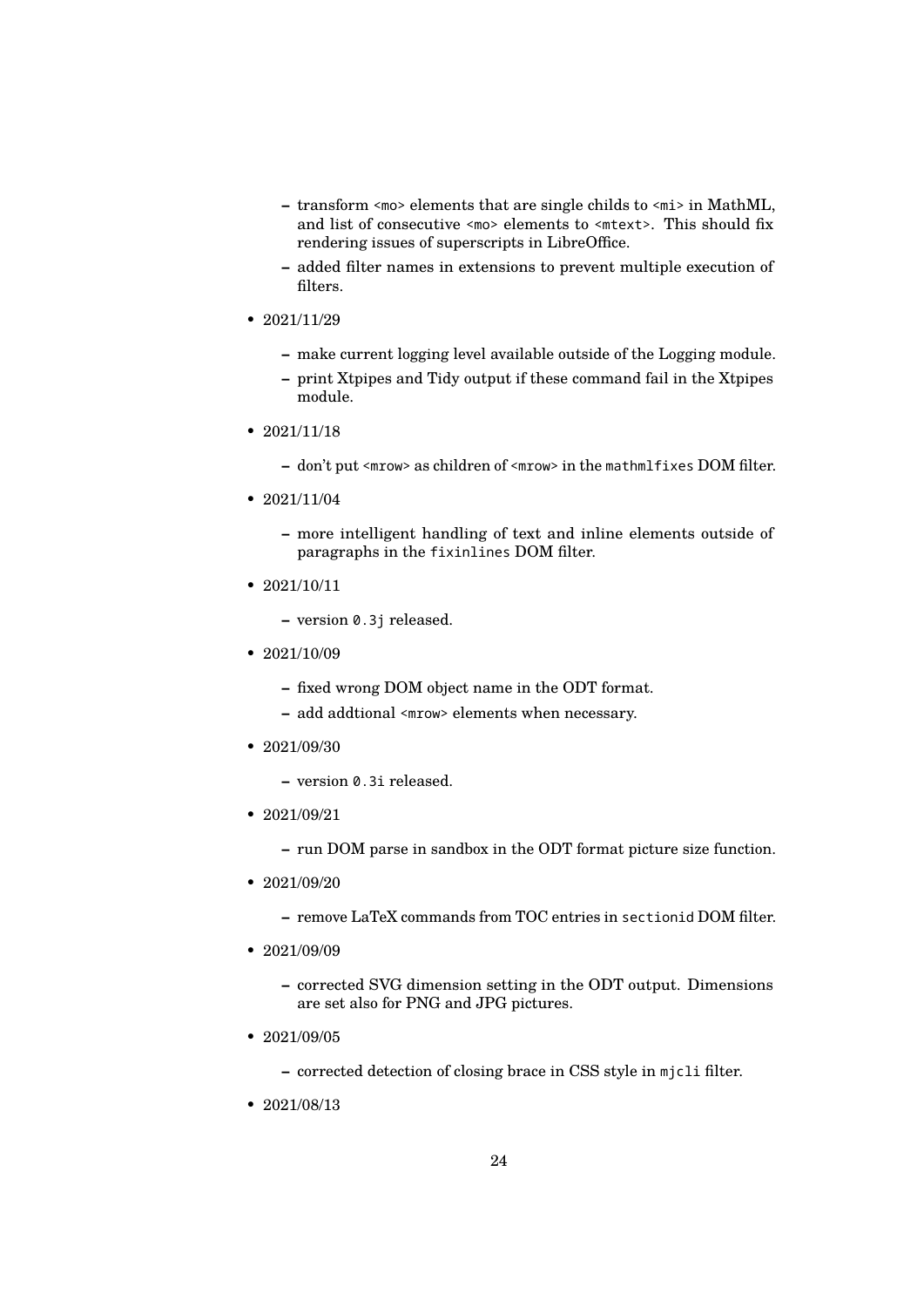**–** use LaTeX new hook mechanism to load tex4ht.sty before document class. It fixes some issues with packages required in classes.

• 2021/08/12

**–** correctly set dimensions for SVG images in the ODT format.

• 2021/07/29

**–** sort YAML header in the staticsite filter.

• 2021/07/25

**–** version 0.3h released.

- 2021/07/25
	- **–** use current directory as default output dir in staticsite extension.
- 2021/07/23
	- **–** fixed detection of single paragraphs inside <li> in the itemparagraphs DOM filter.
- 2021/07/18
	- **–** remove elements produced by \maketitle in the staticsite extension.
- 2021/07/05
	- **–** sort colors alphabetically in the joincolors DOM filter to enable reproducible builds.
- 2021/06/26
	- **–** rewrote the collapsetoc DOM filter.
- 2021/06/20
	- **–** test for the svg picture mode in the tex4ht command. Use the g.svg option if it is detected. This is necessary for correct support of pictorial characters.
- 2021/06/16
	- **–** better handling of duplicate ID attributes in sectionid DOM filter.
	- **–** support notoc option in sectionid.
- 2021/06/13
	- **–** added itemparagraphs DOM filter. It removes unnecessary paragraphs from <li> elements.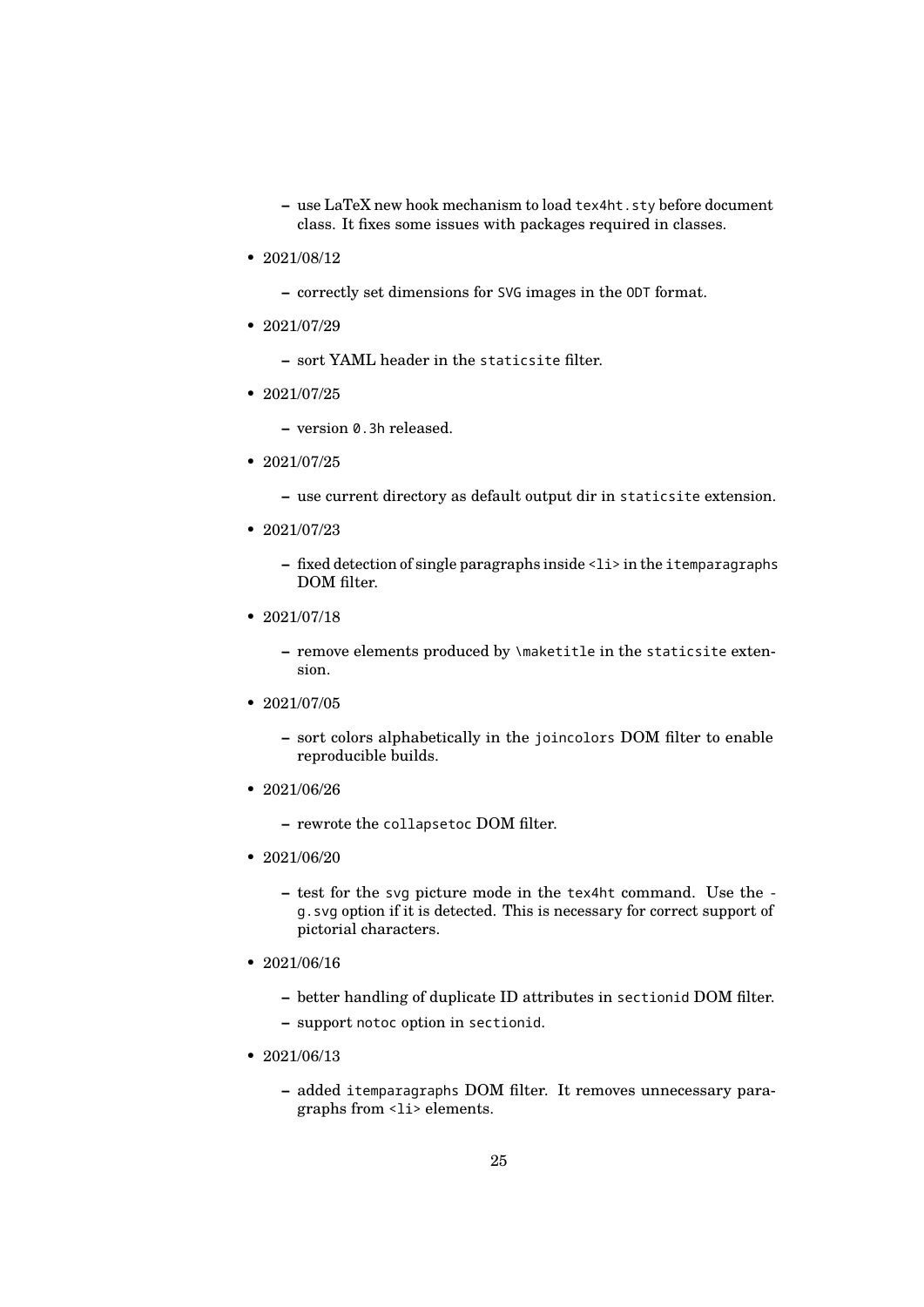- 2021/05/06
	- **–** remove <hr> elements in .hline rows in tablerows DOM filter.
- 2021/05/01
	- **–** added function mkutils.isModuleAvailable. It checks if Lua library is available.
	- **–** check for char-def library in sectionid DOM filter.
- 2021/04/08
	- **–** removed build\_changed. New script, [siterebuild,](https://github.com/michal-h21/siterebuild) should be used instead.
	- **–** new DOM filter, sectionid. It uses sanitized titles instead of automatically generated numbers as section IDs.
	- **–** added sectionid to common\_domfilters.
	- **–** use context in the Docker file, because it contains the char-def.lua file.
- 2021/03/20
	- **–** use kpse library when files are copied to the output directory.
	- **–** added clean mode. It removes all generated, temporary and auxilary files.
- 2021/03/19
	- **–** version 0.3g released.
- 2021/02/08
	- **–** remove <?xtpipes ?> processing instructions from the generated ODT file.
- 2021/02/01
	- **–** better error messages when extension cannot be loaded.
	- **–** added mjcli extension.
	- **–** mjcli filter supports LATEX syntax.
	- **–** updated documentation.
- 2021/01/31
	- **–** added new MathJax Node filter, mjcli.
- $2020/12/19$

**–** build web documentation only when documentation sources change.

• 2020/11/22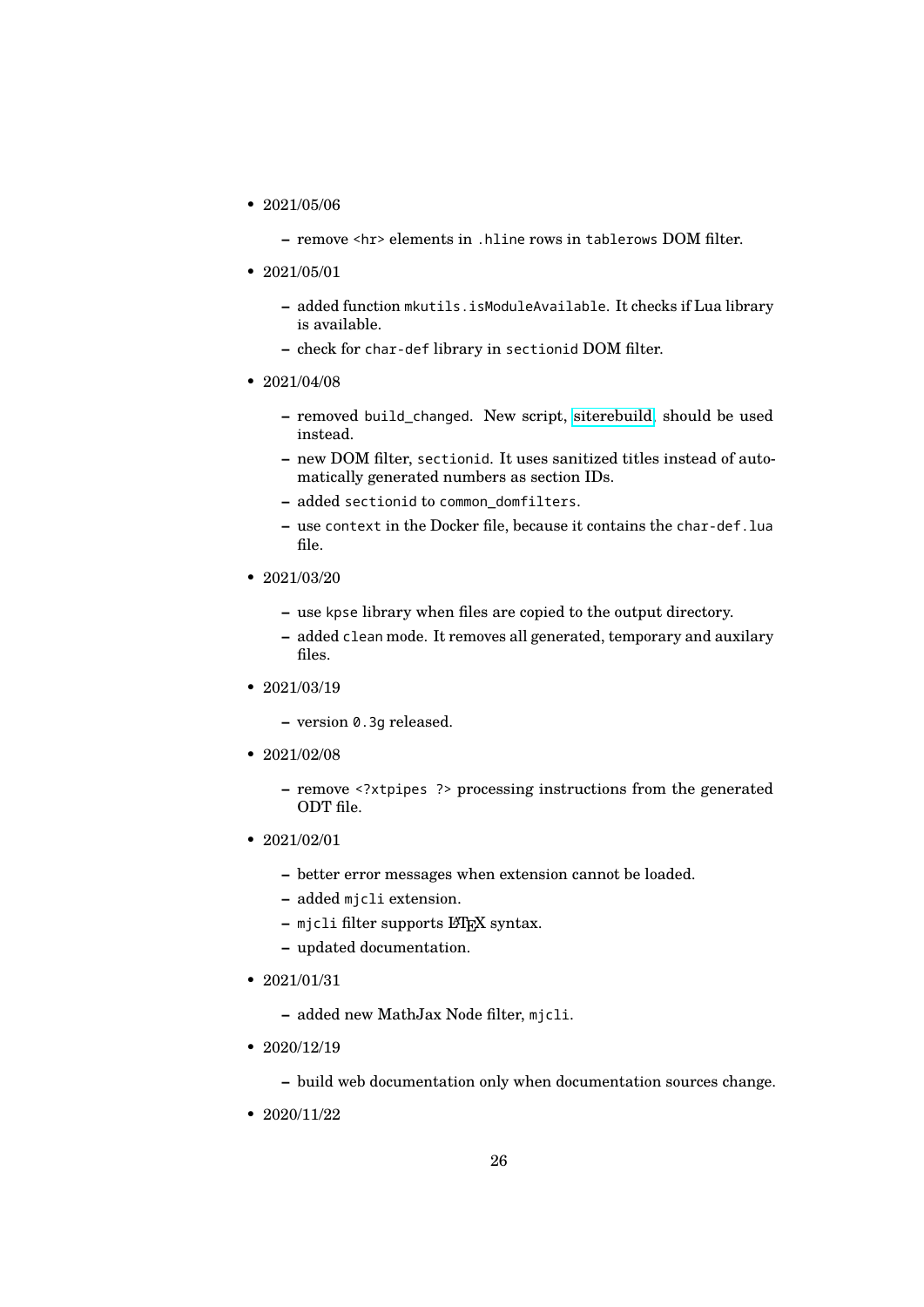**–** set exit status for the make4ht command.

- 2020/11/22
	- **–** new extension, build\_changed.
- 2020/11/01
	- **–** fix deprecated <mfenced> element in MathML
	- **–** convert <mo fence> elements to <mfenced> in ODT format.
- 2020/10/28
	- **–** fixed handling of nested <span> elements in joincharacters DOM filter.
- 2020/10/25
	- **–** fixed command name for Make:httex, it was Make:htttex.
- $2020/10/17$ 
	- **–** generate YAML header for all generated files with the staticsite extension.
- 2020/09/17
	- **–** require mathml option when mathjaxnode extension is used.
- 2020/09/07
	- **–** version 0.3f released.
- 2020/08/26
	- **–** fixinlines DOM filter: added <a> element into list of inline elements.
- $2020/08/24$ 
	- **–** initialize attributes in new element in mathmlfixes DOM extension.
- 2020/07/18
	- **–** changed CSS for the HTML documentation.
- 2020/07/17
	- **–** fixed bug in index parsing.
- 2020/07/10
	- **–** use the joincharacters DOM filter for TEI output.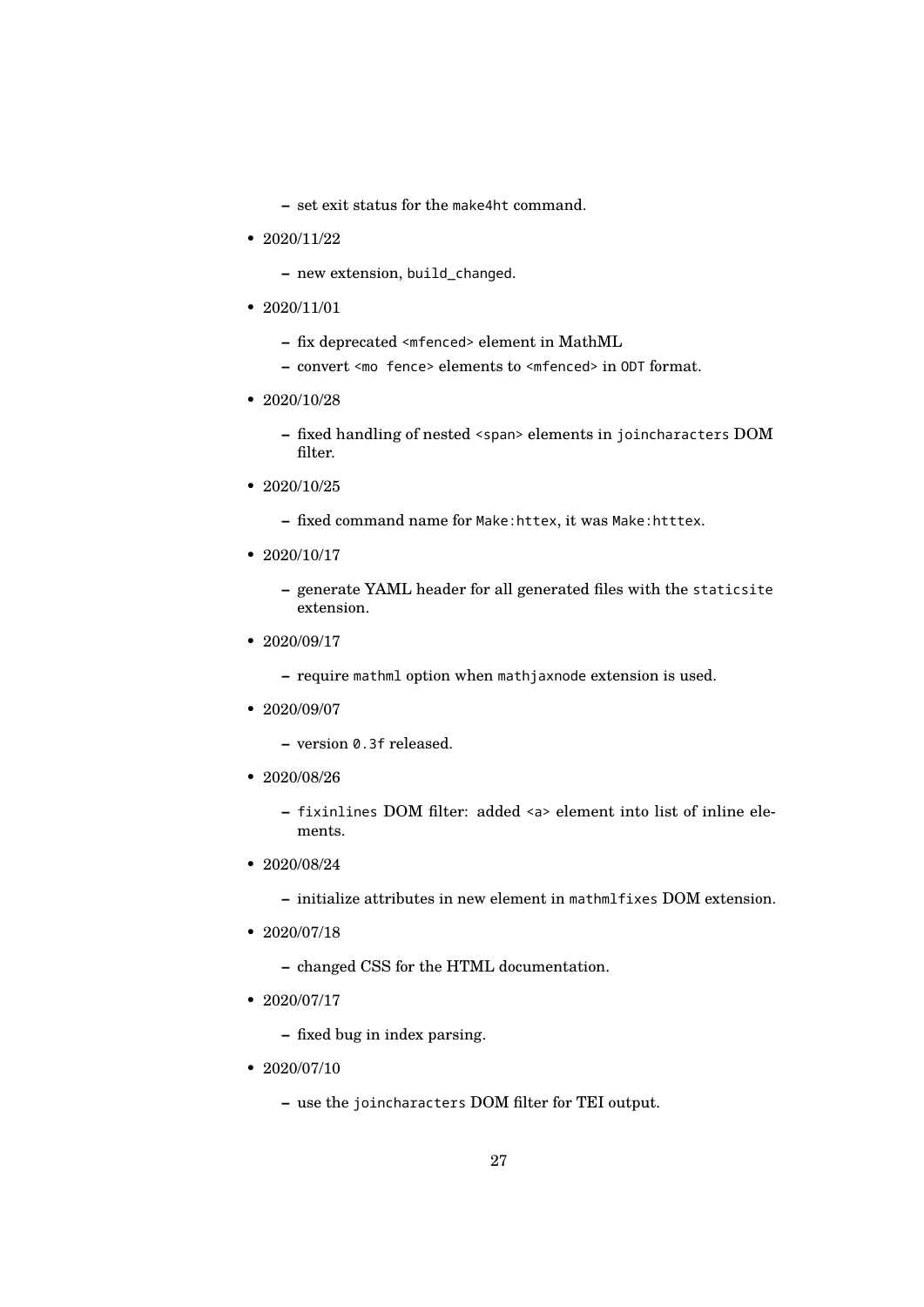• 2020/07/08

**–** don't fail when filename cannot be detected in make4ht-errorlogparser.lua.

- 2020/05/27
	- **–** test if copied file exists in mkutils.cp.
- 2020/05/19
	- **–** fixed image filename replace in dvisvgm\_hashes extension.
- 2020/05/16

**–** fixed HTML filename matching in extensions.

- 2020/05/08
	- **–** use global environment in the build files.
- 2020/03/03
	- **–** added jats format.
- 2020/02/28
	- **–** version 0.3e released.
- 2020/02/24
	- **–** t4htlinks DOM filter: cleanup file names from internal links.
	- **–** make4ht-indexing: added support for splitindex.
- $2020/02/19$ 
	- **–** use UTF-8 output by default. 8-bit output is broken and non fixable.
- 2020/02/07
	- **–** use lualatex-dev instead of harflatex
- 2020/02/06
	- **–** added support for harflatex and harftex in the detect\_engine extension.
- 2020/01/22
	- **–** version 0.3d released.
	- **–** added Make:httex command for Plain TeX support.
	- **–** added detect\_engine extension. It supports detection of the used engine and format from TeX Shop or TeXWorks magic comments. These comments can look like: %!TEX TS-program = xelatex.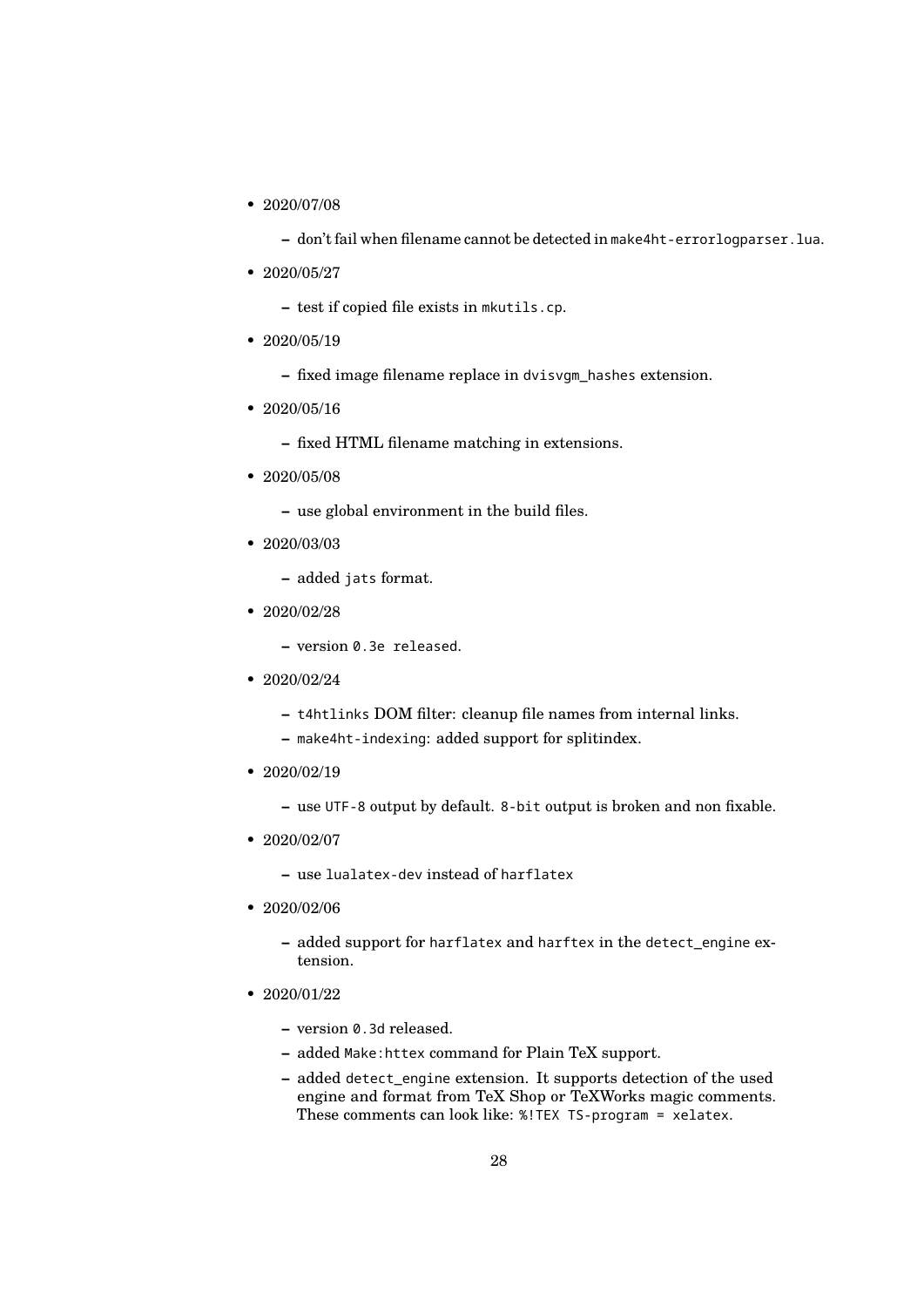- 2020/01/22
	- **–** fixed support for multiple indices in make4ht-indexing.lua.
- 2019/12/29
	- **–** use the mathvariant="italic" attribute for joined <mi> elements.
	- **–** fixed comparison of element attributes in joincharacters DOM filter.
- 2019/12/28
	- **–** print warning if the input file doesn't exist.
- 2019/12/17
	- **–** added booktabs DOM filter.
	- **–** load the booktabs in common\_domfilters by default.
- $2019/12/14$ 
	- **–** fixed bug in the tablerows DOM filter it could remove table rows if they contained only one column with elements that contained no text content.
- 2019/11/28
	- **–** version 0.3c released.
	- **–** updated mathmlfixes DOM filter. It handles <mstyle> element inside token elements now.
	- **–** use mathmlfixes and joincharacters DOM filters for math XML files in the ODT output.
- 2019/11/25
	- **–** added pythontex command.
	- **–** added mathmlfixes DOM filter.
	- **–** use the mathmlfixes DOM filter in common\_domfilters extension.
- 2019/11/22
	- **–** make4ht-joincharacters dom filter: added support for the <mi> element. Test all attributes for match when joining characters.
	- **–** html5 format: use the common\_domfilters by default.
- 2019/11/03
	- **–** version 0.3b
	- **–** use make4ht-ext- prefix for extensions to prevent filename clashes with corresponding filters.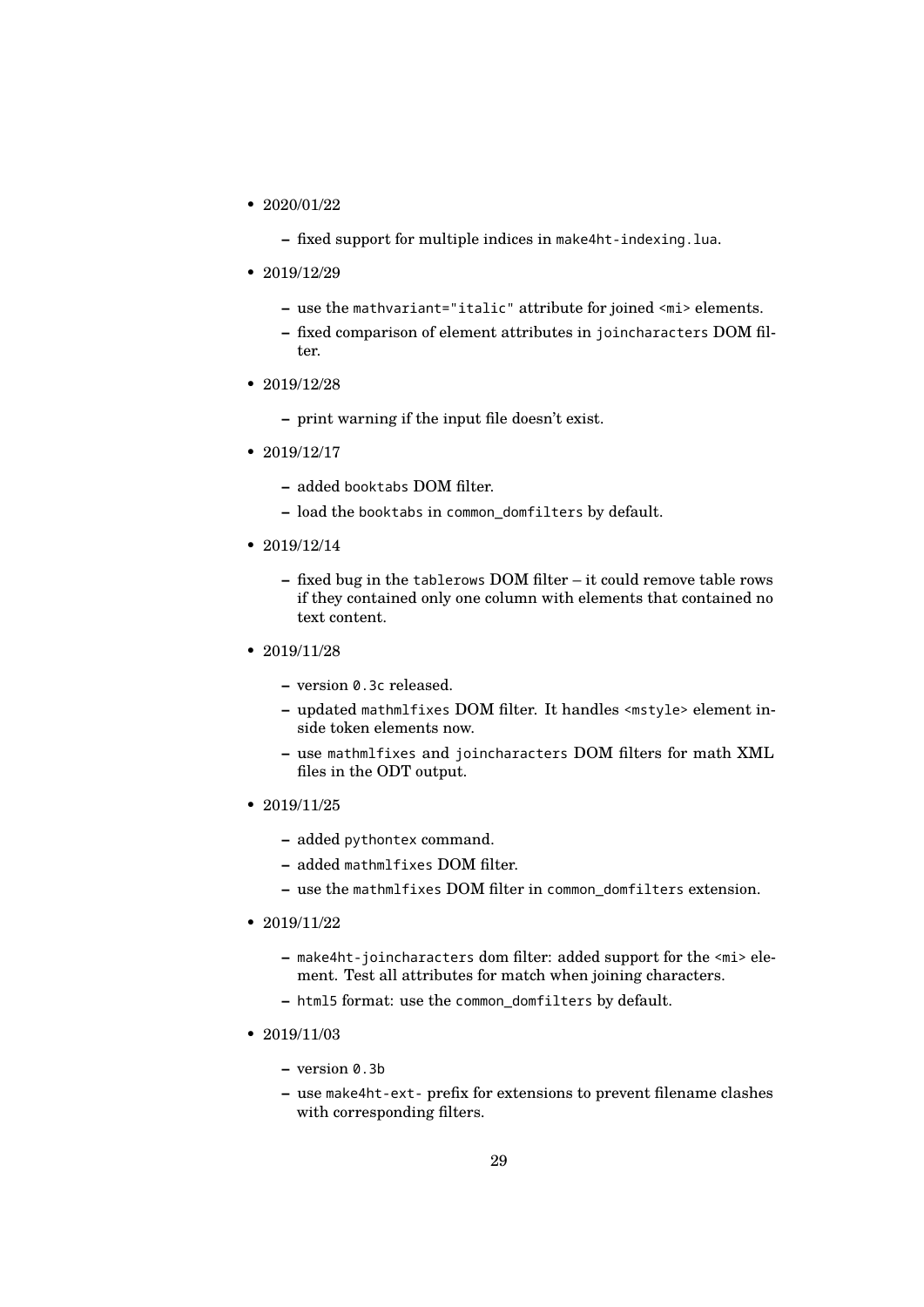- 2019/11/01
	- **–** version 0.3a released.
	- **–** added make4ht- prefix to all extensions and formats
	- **–** removed the unused mathjaxnode.lua file.
- 2019/11/01
	- **–** version 0.3 released.
	- **–** added Make:makeindex, Make:xindex and Make:bibtex commands.
- 2019/10/25
	- **–** modified the Make:xindy command to use the indexing mechanism.
- 2019/10/24
	- **–** added functions for preparing and cleaning of the index files in make4ht-indexing.lua.
- 2019/10/23
	- **–** replaced os.execute function with mkutils.execute. It uses the logging mechanism for the output.
	- **–** finished transforming of filters, extensions and formats to the logging system.
- 2019/10/22
	- **–** added tablerows domfilter.
	- **–** added the tablerows domfilter to the common\_domfilters extension.
	- **–** converted most of the filters to use the logging mechanism.
- $2019/10/20$ 
	- **–** added status log level.
- 2019/10/18
	- **–** converted most print commands to use the logging mechanism.
	- **–** added output log level used for printing of the commands output.
- 2019/10/17
	- **–** added --loglevel CLI parameter.
	- **–** added logging mechanism.
	- **–** moved htlatex related code to make4ht-htlatex.lua from mkutils.lua
- 2019/10/11
	- **–** added xindy settings.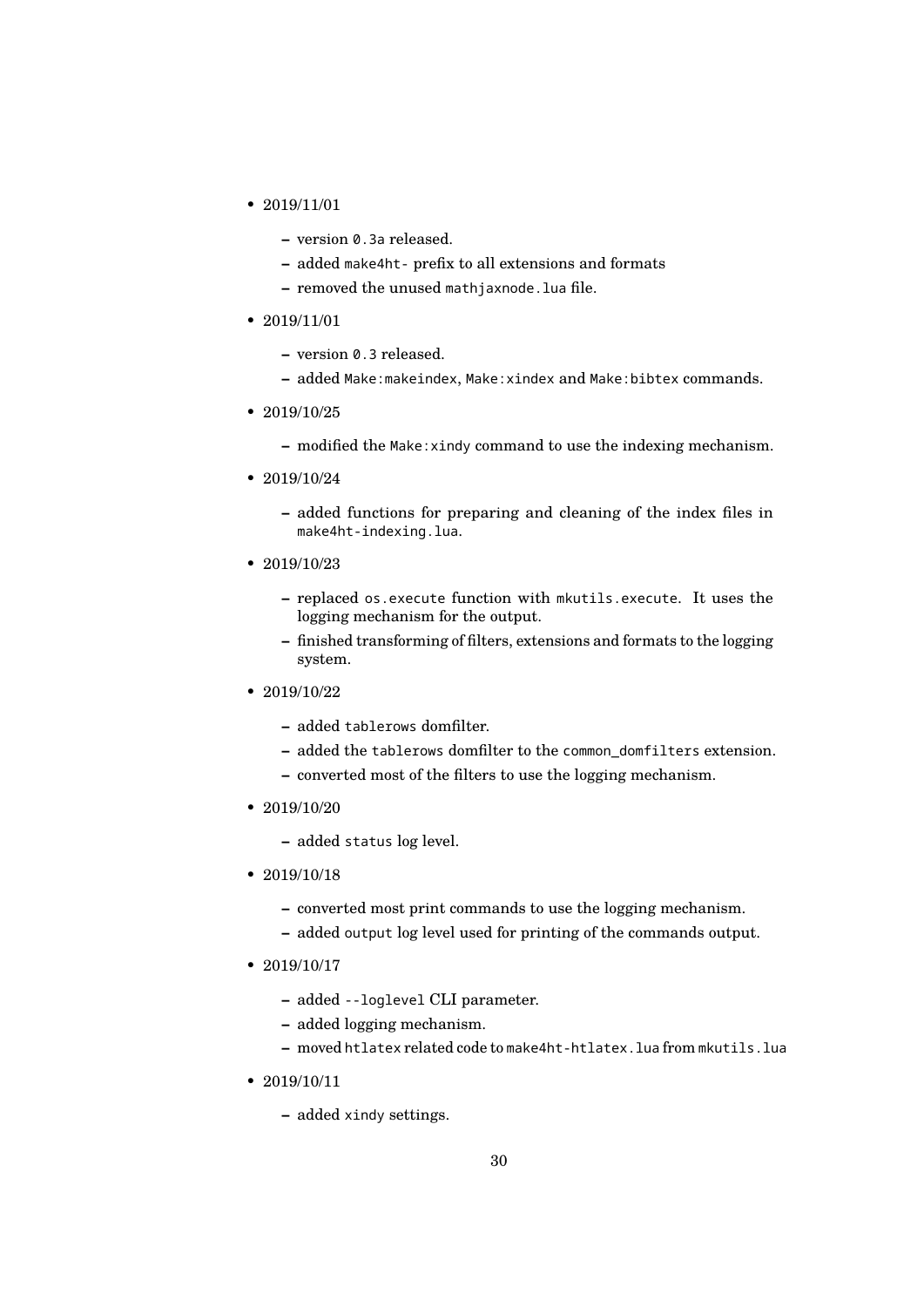- **–** added simple regular expression to detect errors in the log file, because log parsing can be slow.
- 2019/10/09
	- **–** added the interaction parameter for the htlatex command. The default value is batchmode to suppress the user input on errors, and to suppress full log output to the terminal.
	- **–** added the make4ht-errorlogparser module. It is used to parse errors in the htlatex run unless interaction is set to errorstopmode.
- 2019/10/08
	- **–** set up Github Actions pipeline to compile the documentation to HTML and publish it at https://www.kodymirus.cz/make4ht/make4htdoc.html.
- 2019/10/07
	- **–** don't move the common\_domfilters extension to the first place in the file matches pipeline. We may want to run tidy or regex filters first, to fix XML validation errors.
- 2019/10/04
	- **–** added HTML documentation.
- 2019/09/27
	- **–** don't convert Latin 1 entities to Unicode in the entities\_to\_unicode extension.
- 2019/09/20
	- **–** fixed bugs in the temporary directory handling for the ODT output.
- 2019/09/13
	- **–** added preprocess\_input extension. It enables compilation of formats supported by [Knitr](https://yihui.name/knitr/) (.Rnw, .Rtex, .Rmd, .Rrst) and also Markdown and reStructuredText formats.
- 2019/09/12
	- **–** added support for the ODT files in common\_domfilters extension.
	- **–** renamed charclases option for the joincharacters DOM filter to charclasses.
	- **–** don't execute the fixentities filter before Xtpipes, it makes no sense.
- 2019/09/11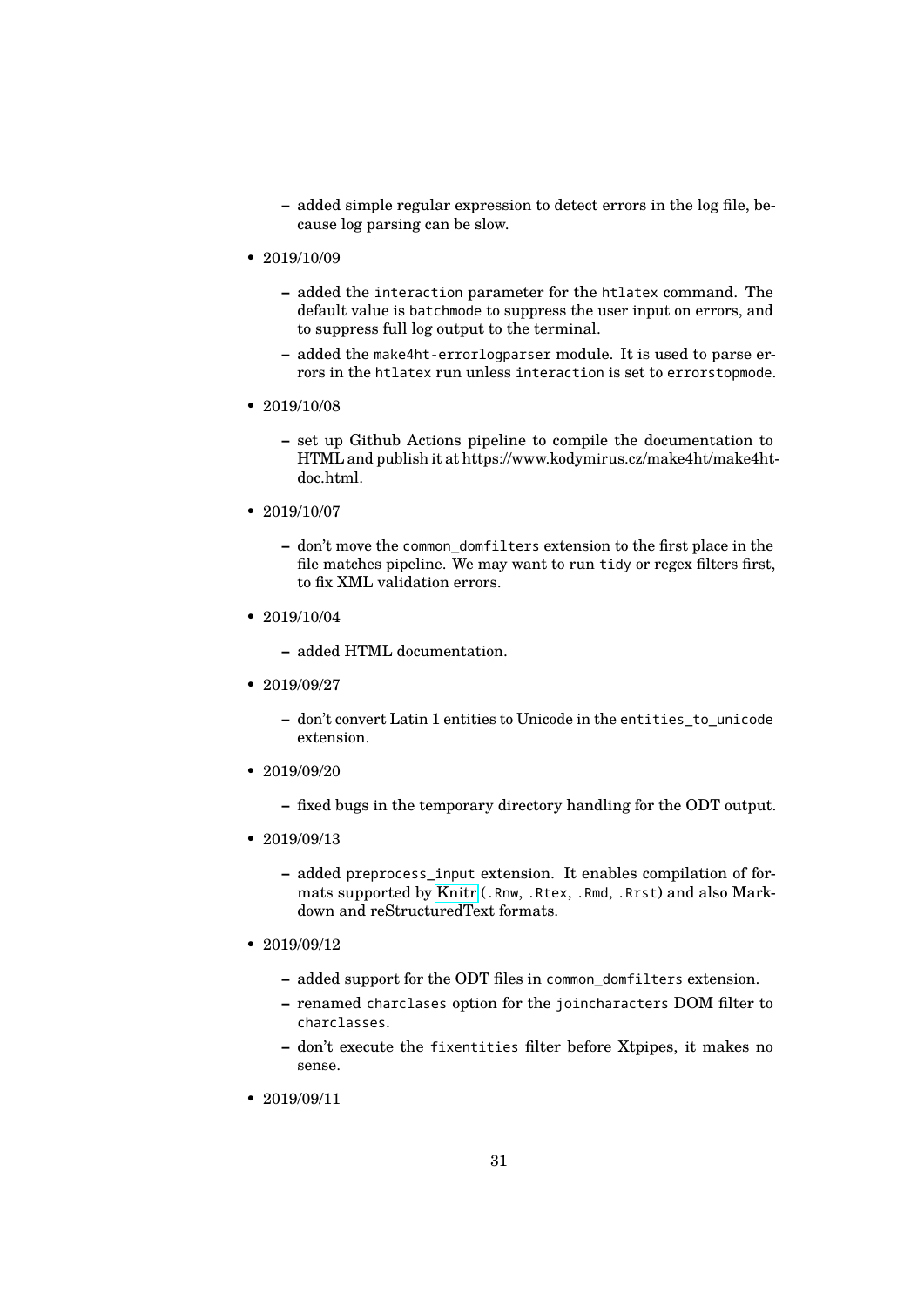**–** added support for Biber in the build files.

- 2019/08/28
	- **–** added support for input from stdin.
- 2019/08/27
	- **–** fixed -jobname detection regex.
	- **–** added function handle\_jobname.
	- **–** added the --jobname command line option.
- 2019/08/26
	- **–** quote file names and paths in xtpipes and tidy invocation.
- 2019/08/25
	- **–** the issue tracker link in the help message is now configurable.
	- **–** fixed bug in the XeTeX handling: the .xdv argument for tex4ht wasn't used if command line arguments for tex4ht were present.
- 2019/07/03
	- **–** new DOM filter: odtpartable. It fixes tables nested in paragraphs in the ODT format.
- 2019/06/13
	- **–** new DOM extension: collapsetoc.
- $2019/05/29$ 
	- **–** new module: make4ht-indexing for working with index files.
- $2019/05/24$ 
	- **–** version 0.2g released
	- **–** fixed failing dvisvgm\_hashes extension on Windows.
- 2019/05/02
	- **–** fixed infinite loop bug in the dvisvgm\_hashes extension.
- 2019/04/09
	- **–** make4ht-joincolors fix: remove the hash character from the color name. This caused issues with colors specified in the hexadecimal format.
- 2019/04/02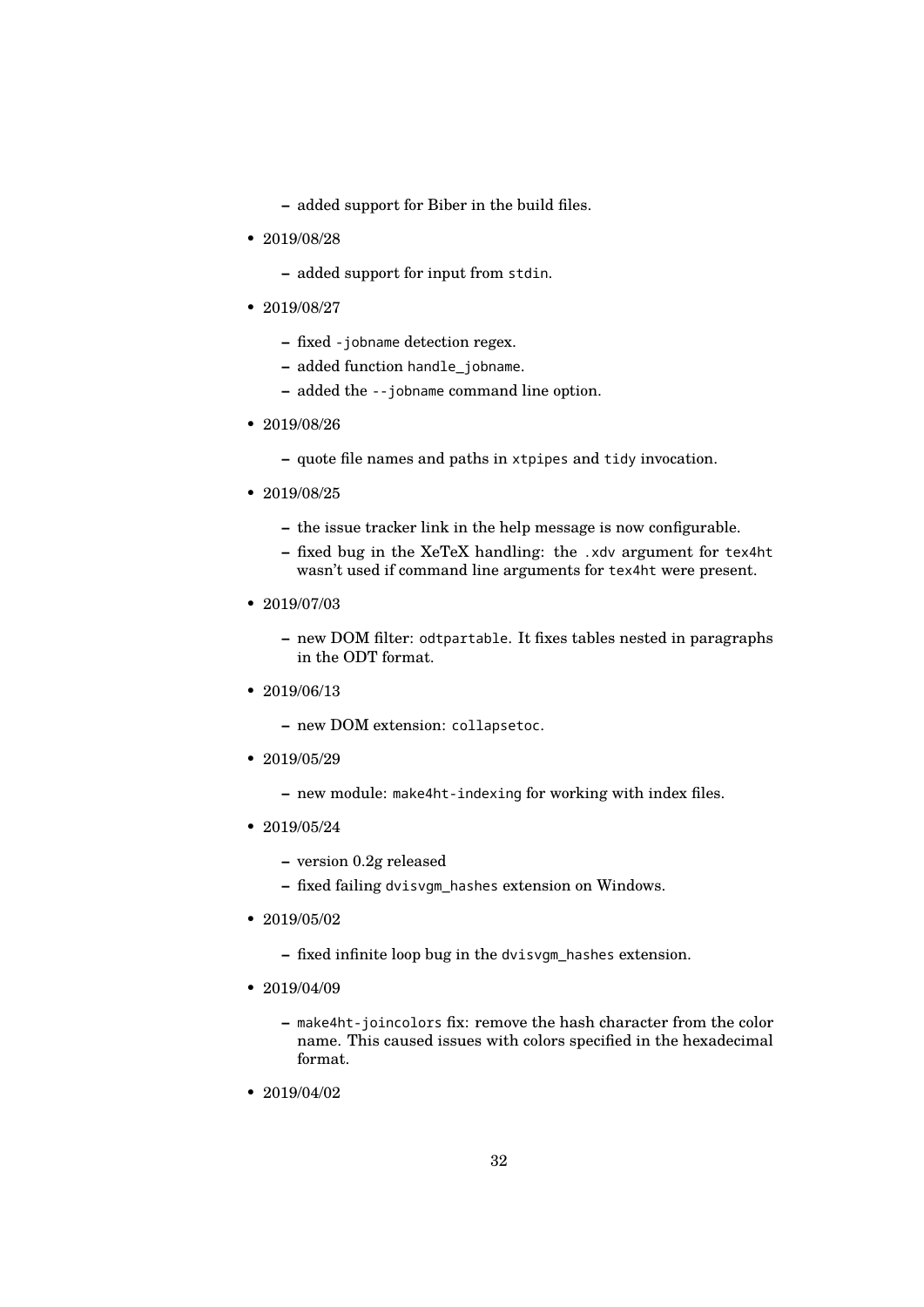**–** dvisvgm\_hashes fix: update also the lgfile.images table with generated filenames, in order to support tex4ebook

• 2019/04/01

**–** fixed bug in dvisvgm\_hashes extension: didn't check for table index existence in string concenation

• 2019/03/21

**–** version 0.2f released

- 2019/03/15
	- **–** check for the image dimensions existence in the odtimagesize domfilter.
- 2019/03/13
	- **–** don't use odtimagesize domfilter in the ODT format, the issue it fixes had been resolved in tex4ht.
- 2019/03/08
	- **–** use %USERPROFILE for home dir search on Windows.
- 2019/01/28
	- **–** added joincolors domfilter and join\_colors extension. It can join CSS rules created for the LaTeX colors and update the HTML file.
- 2019/01/22
	- **–** version 0.2e released
	- **–** updated the odttemplate filter. It will use styles from the generated ODT file that haven't been present in the template file.
- 2019/01/10
	- **–** version 0.2d released
- 2019/01/05
	- **–** added docbook and tei output formats.
- 2018/12/19
	- **–** new library: make4ht-xtpipes.lua. It contains code for xtpipes handling.
	- **–** moved Xtpipes handling code from formats/odt.lua.
- 2018/12/18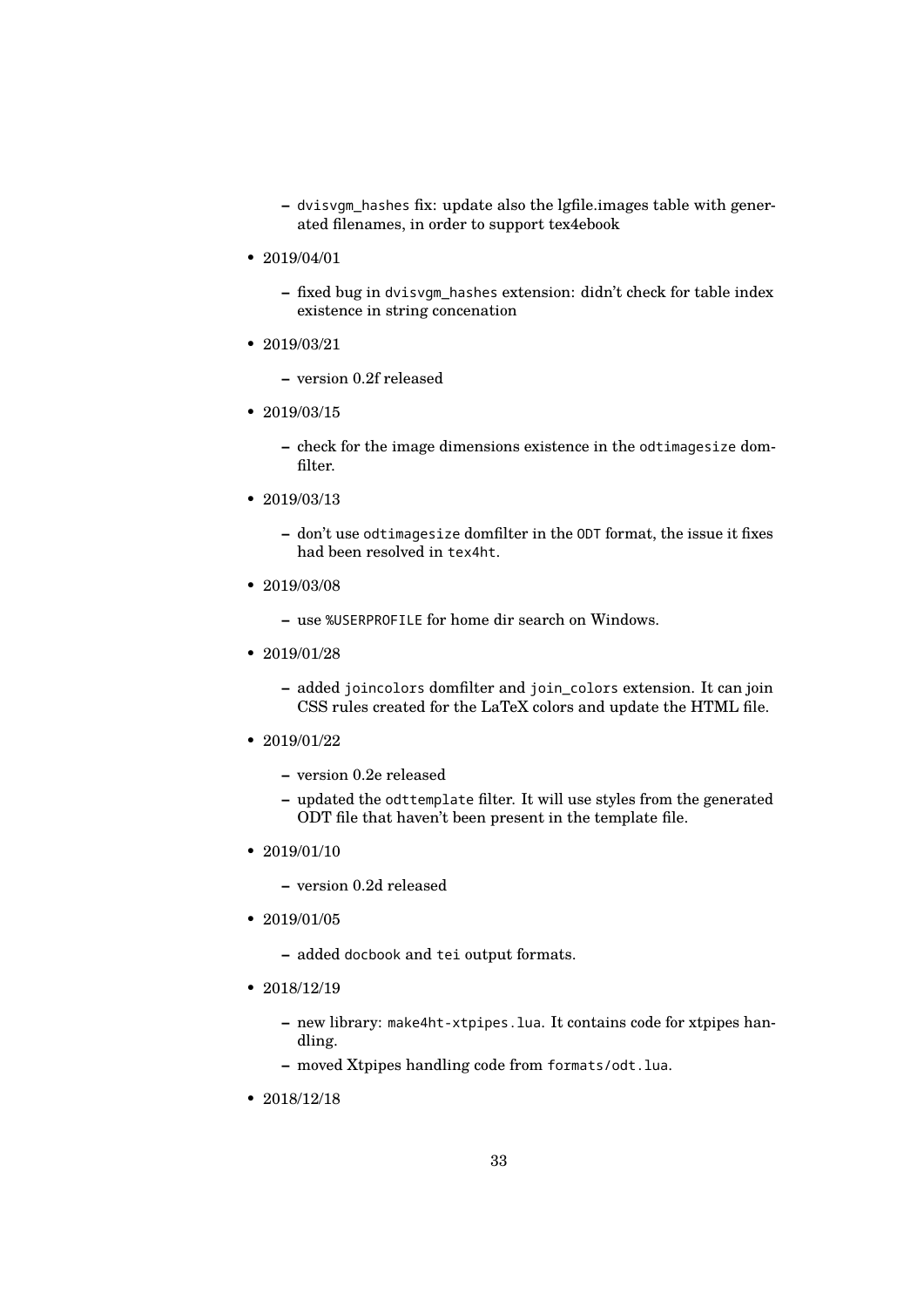- **–** new filter: odttemplate. It can be used for replacing style in a generated ODT file by a style from another existing ODT file.
- **–** new extension: odttemplate. Companioning extension for filter with the same name.
- **–** fixed bug in make4ht-filters.lua: the parameters table haven't been passed to filters.
- 2018/12/17
	- **–** fixed extension handling. The disabling from the command line didn't take precedence over extensions enabled in the config file. Extensions also could be executed multiple times.
- 2018/11/08
	- **–** removed replacing newlines by blank strings in the joincharacters domfilter. The issue it fixed doesn't seem to exist anymore, and it ate spaces sometimes.
- 2018/11/01
	- **–** added t4htlinks domfilter
	- **–** fixed the xtpipes and filters execution order in the ODT format
- 2018/10/26
	- **–** fixed ODT generation for files that contains special characters for Lua string patterns
	- **–** replace non-breaking spaces with entities. It caused issues in LO
- 2018/10/18
	- **–** fixed the executable installation
- 2018/09/16
	- **–** added the scale option for dvisvgm\_hashes extension
- 2018/09/14
	- **–** require the -dvi option with latexmk\_build extension
- 2018/09/12
	- **–** added xindy command for the build file
- 2018/09/03
	- **–** expanded the --help option
- 2018/08/27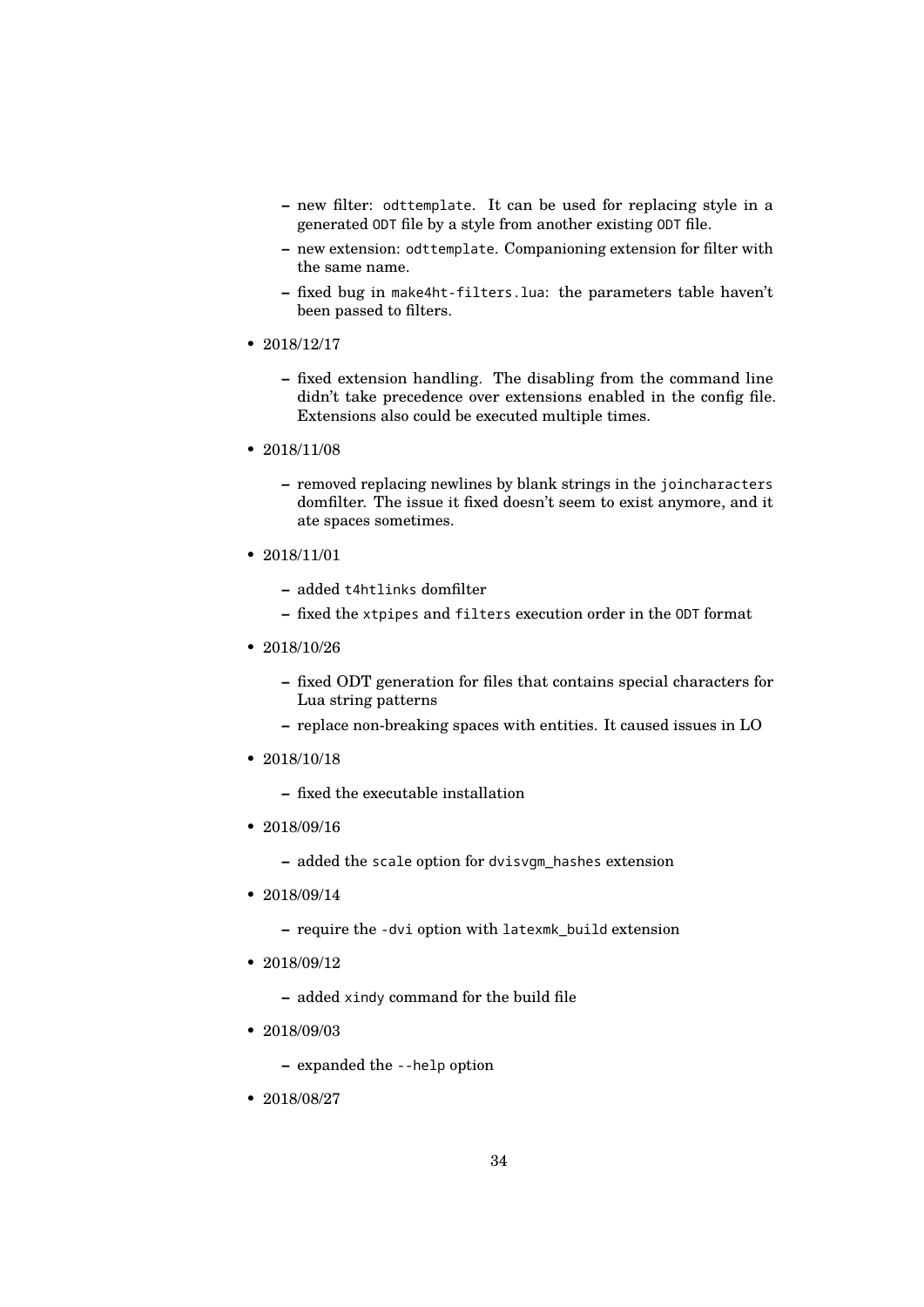- **–** added odtimagesize domfilter
- **–** load odtimagesize by default in the ODT format
- 2018/08/23
	- **–** released version 0.2c
- 2018/08/21
	- **–** added processor core detection on Windows
	- **–** make processor number configurable
	- **–** updated the documentation.
- 2018/08/20
	- **–** added dvisvgm\_hashes extension
- 2018/07/03
	- **–** create the mimetype file to achieve the ODT file validity
- 2018/07/02
	- **–** disabled conversion of XML entities for &, < and > characters back to Unicode, because it breaks XML validity
- 2018/06/27
	- **–** fixed root dir detection
- 2018/06/26
	- **–** added code for detection of TeX distribution root for Miktex and TL
- 2018/06/25
	- **–** moved call to xtpipes from t4ht to the ODT format drives. This should fix issues with path expansion in tex4ht.env in TeX distributions.
- 2018/06/22
	- **–** added mkutils.find\_zip function. It detects zip or miktex-zip executables
- 2018/06/19
	- **–** added new filter: entities-to-unicode. It converts XML entites for Unicode characters back to Unicode.
	- **–** execute entities-to-unicode filter on text and math files in the ODT output.
- 2018/06/12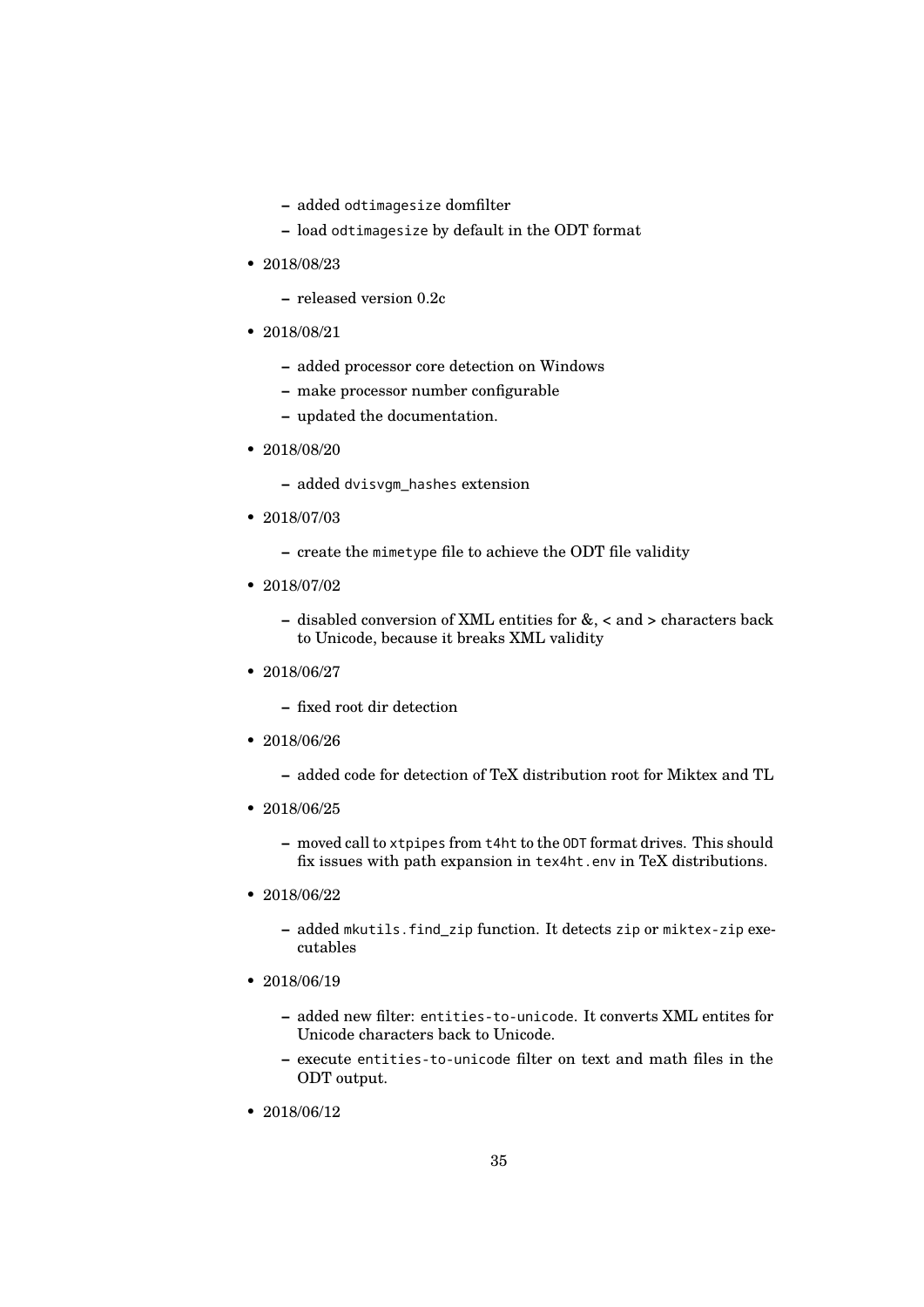- **–** added support for direct ODT file packing
- 2018/06/11
	- **–** new function available for formats, format.modify\_build
	- **–** function mkutils.delete\_dir for directory removal
	- **–** function mkutils.mv for file moving
	- **–** started on packing of the ODT files directly by the format, instead of t4ht
- 2018/06/08
	- **–** added support for filenames containing spaces
	- **–** added support for filenames containing non-ascii characters
	- **–** don't require sudo for the installation, let the user to install symbolic links to \$PATH
- 2018/05/03
	- **–** released version 0.2b
	- **–** bug fix: use only load function in Make:run, in order to support a local environment.
- 2018/05/03
	- **–** released version 0.2a
	- **–** renamed latexmk extension to latexmk\_build, due to clash in TL
- 2018/04/18
	- **–** staticsite extension:
		- ∗ make YAML header configurable
		- ∗ set the time and updated headers
	- **–** don't override existing tables in filter\_settings
- 2018/04/17
	- **–** done first version of staticsite extension
- 2018/04/16
	- **–** check for Git repo in the Makefile, don't run Git commands outside of repo
- 2018/04/15
	- **–** added staticsite filter
	- **–** working on staticsite extension
- 2018/04/13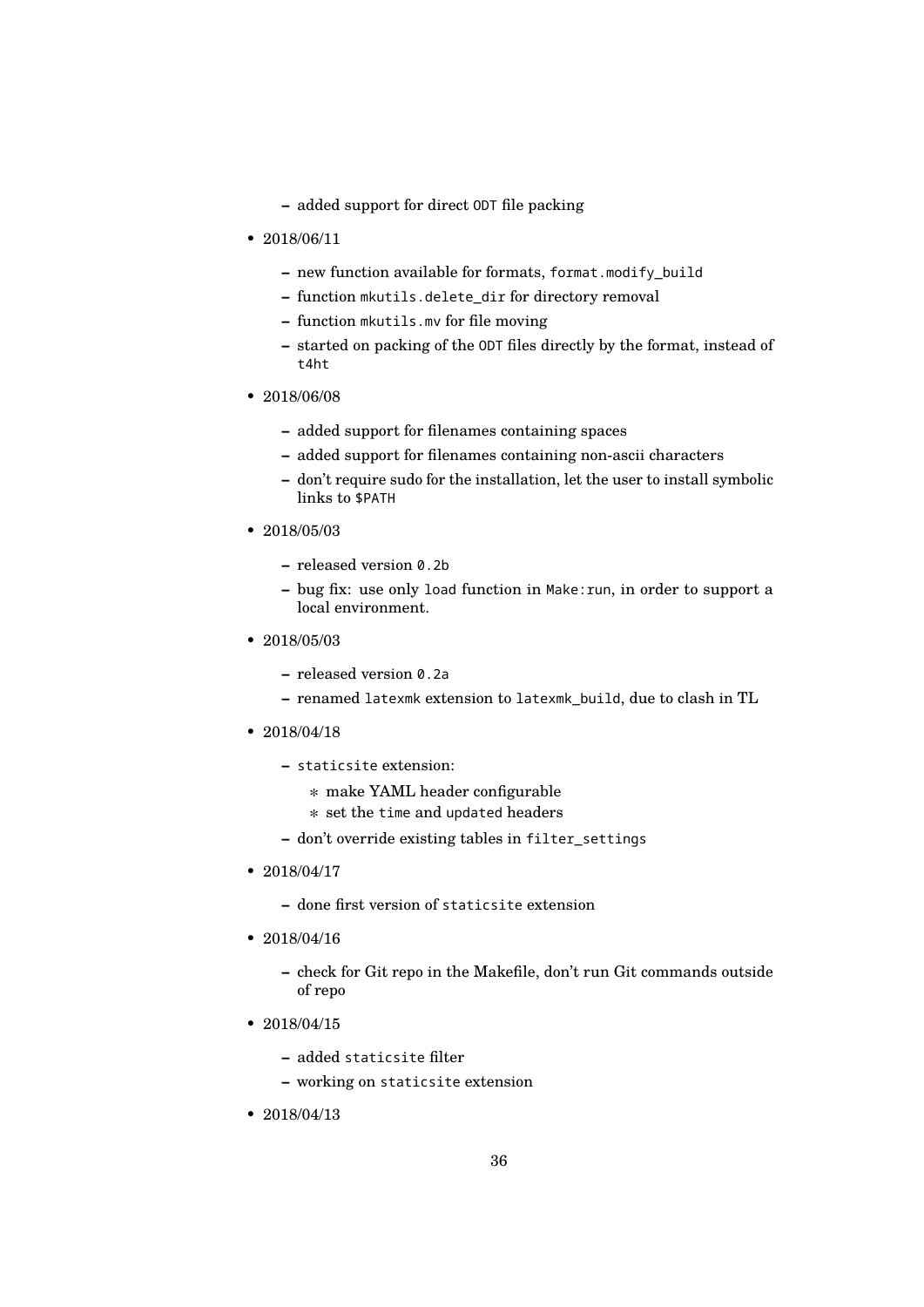- **–** use ipairs instead of pairs to traverse lists of images and image match functions
- **–** load extensions in the correct order
- 2018/04/09
	- **–** released version 0.2
	- **–** disabled default loading of common\_domfilters extension
- 2018/04/06
	- **–** added Make:enable\_extension and Make:disable\_extension functions
	- **–** documented the configuration file
- 2018/03/09
	- **–** load the configuration file before extensions
- 2018/03/02
	- **–** Aeneas execution works
	- **–** Aeneas documentation
	- **–** added support for .make4ht configuration file
- 2018/02/28
	- **–** Aeneas configuration file creation works
- 2018/02/22
	- **–** fixed bug in fixinlines DOM filter
- 2018/02/21
	- **–** added Aeneas domfilter
	- **–** fixed bugs in joincharacters DOM filter
- 2018/02/20
	- **–** fixed bug in joincharacters DOM filter
	- **–** make woff default font format for mathjaxnode
	- **–** added documentation for mathjaxnode settings
- 2018/02/19
	- **–** fixed bug in filter loading
	- **–** added mathjaxnode extension
- 2018/02/15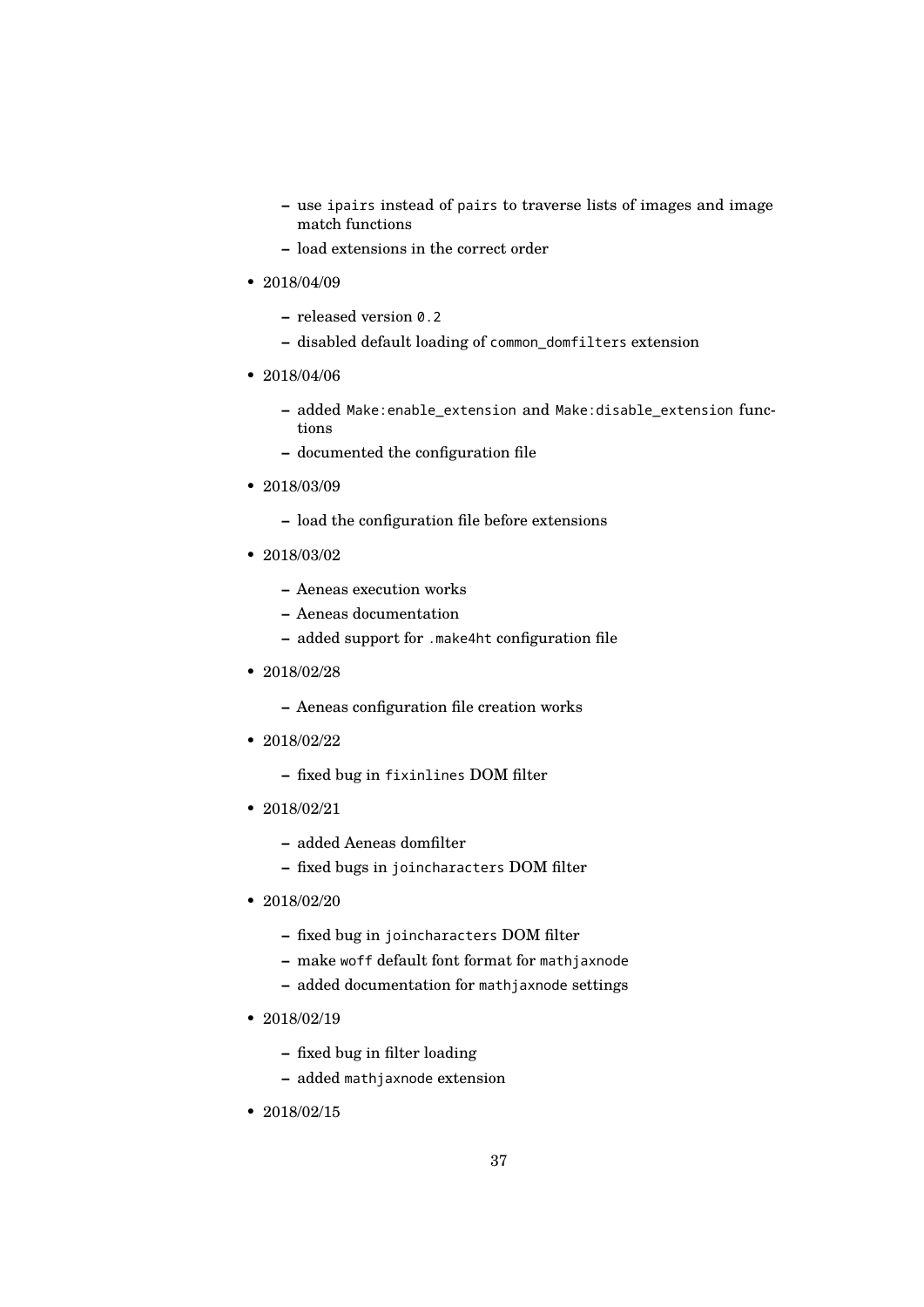- **–** use HTML5 as a default format
- **–** use common\_domfilters implicitly for the XHTML and HTML5 formats
- 2018/02/12
	- **–** added common\_domfilters extension
	- **–** documented DOM filters
- $2018/02/12$ 
	- **–** handle XML parsing errors in the DOM handler
	- **–** enable extension loading in Formatters
- 2018/02/11
	- **–** fixed Tidy extension output to support LuaXML
	- **–** fixed white space issues with joincharacters DOM filter
- 2018/02/09
	- **–** fixed issues with the Mathjax filter
	- **–** documented basic info about thd DOM filters
	- **–** DOM filter optimalizations
- 2018/02/08
	- **–** make Tidy extension configurable
	- **–** documented filter settings
- 2018/02/07
	- **–** added filter for Mathjax-node
- 2018/02/06
	- **–** created DOM filter function
	- **–** added DOM filter for spurious inlinine elements
- 2018/02/03
	- **–** added settings handling functions
	- **–** settings made available for extensions and filters
- 2017/12/08
	- **–** fixed the mk4 build file loading when it is placed in the current working dir and another one with same filename somewhere in the TEXMF tree.
- $2017/11/10$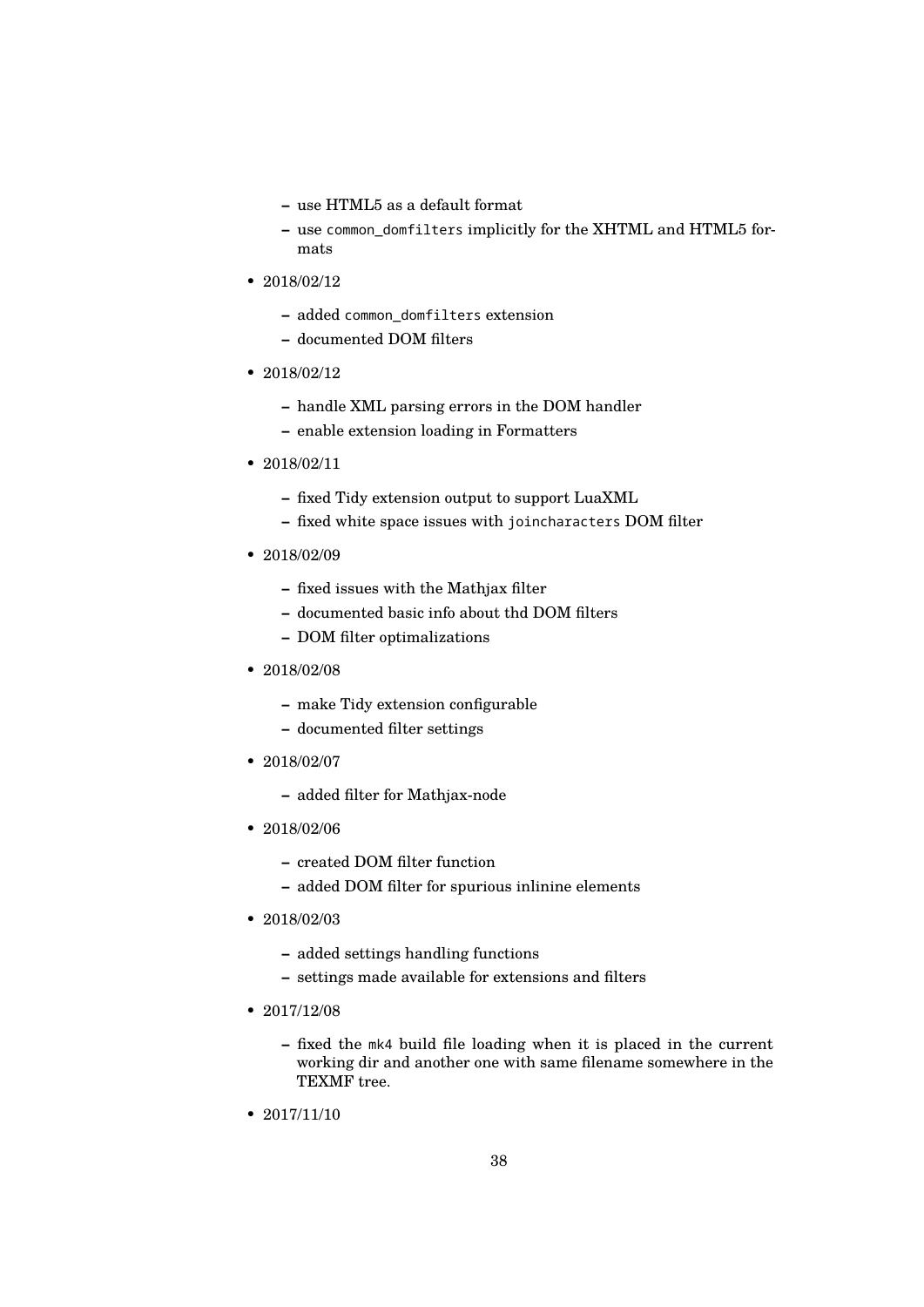- **–** Added new filter: svg-height. It tries to fix height of some of the images produced by dvisvgm
- 2017/10/06
	- **–** Added support for output format selection. Supported formats are xhtml, html5 and odt
	- **–** Added support for extensions
- $2017/09/10$ 
	- **–** Added support for Latexmk
	- **–** Added support of math library and tonumber function in the build files
- 2017/09/04
	- **–** fixed bug caused by the previous change the –help and –version didn't work
- 2017/08/22
	- **–** fixed the command line option parsing for tex4ht, t4ht and latex commands
	- **–** various grammar and factual fixes in the documentation
- 2017/04/26
	- **–** Released version v0.1c
- 2017/03/16
	- **-** check for TeX capacity exceeded error in the LAT<sub>E</sub>X run.
- 2016/12/19
	- **–** use full input name in tex\_file variable. This should enable use of files without .tex extension.
- 2016/10/22
	- **–** new command available in the build file: Make:add\_file(filename). This enables filters and commands to register files to the output.
	- **–** use ipairs instead of pairs for traversing files and executing filters. This should ensure correct order of executions.
- 2016/10/18
	- **–** new filter: replace colons in id and href attributes with underscores
- 2016/01/11